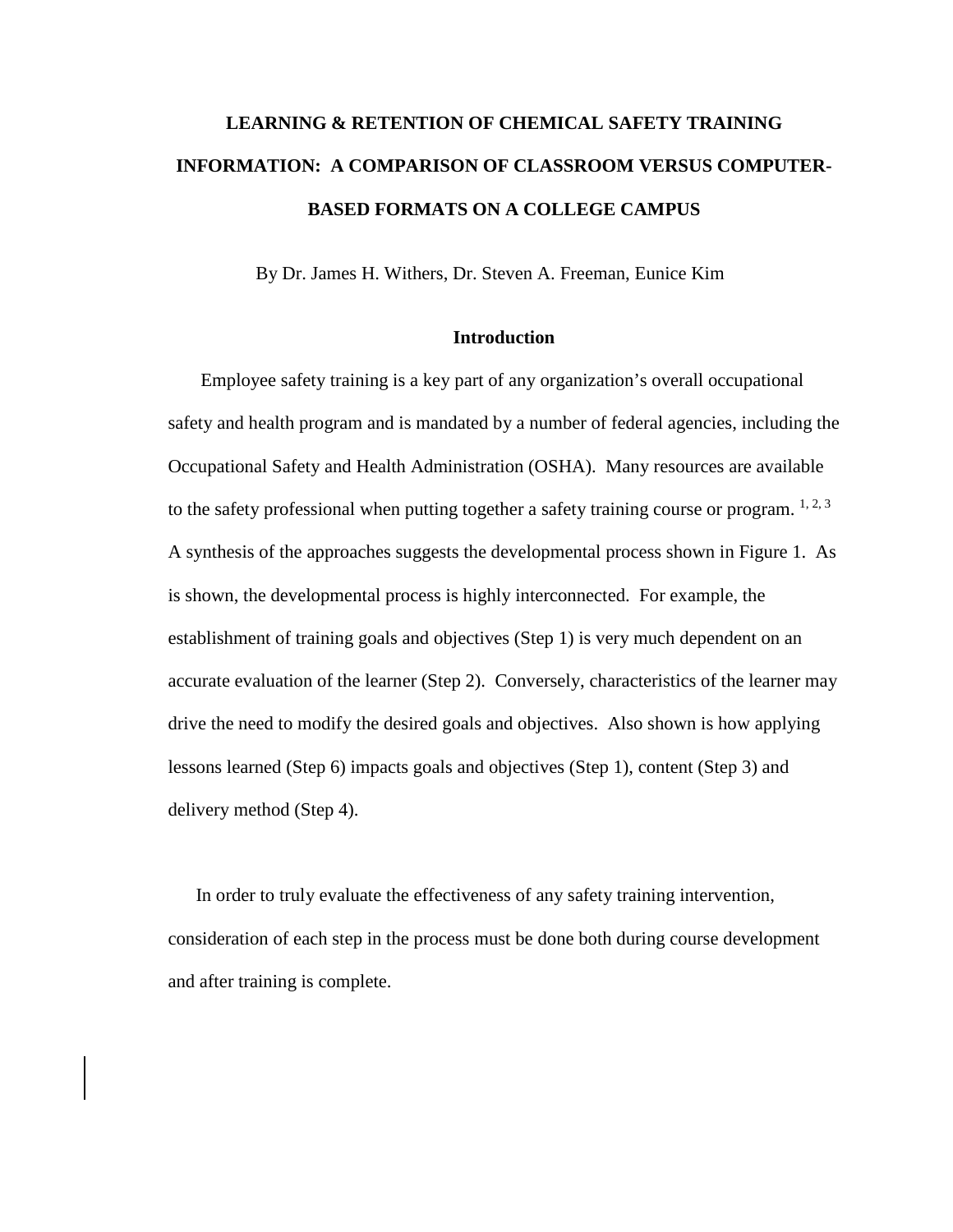

**Figure 1 – Proposed Model for Development & Evaluation of Safety Training** 

In a recent literature review funded by the National Institute of Occupational Safety & Health (NIOSH), four categories of learning outcomes were identified: knowledge (typically shown via a written exam covering a particular policy, procedure or hazard), attitudes & beliefs (including perception of risk), behaviors (meaning worker actions that could result in exposure to hazards) and health (referring to early detection of illnesses/injuries).4 Knowledge, as shown by successful completion of a written exam, is a common measure of effectiveness in safety training.<sup>5</sup> Equally important to the safety professional is retention of the information received in training which is related to the requirement for refresher training when hazards change or at some prescribed frequency (typically annually). All four of the NIOSH categories are important to consider, but knowledge gain or loss is clearly the most easy to measure and analyze.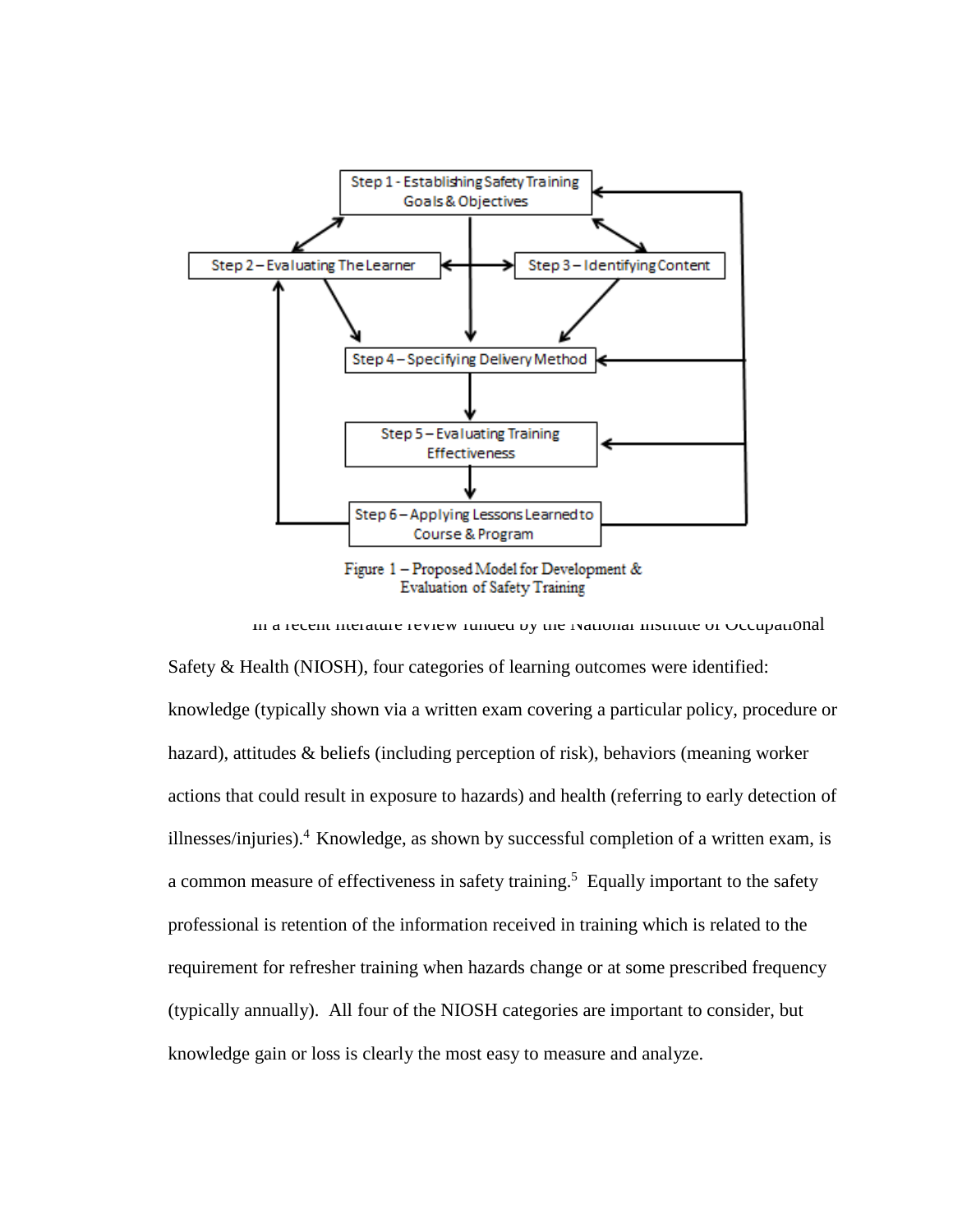## **Step 2 - Evaluating The Learner**

The safety professional must consider the potential impact of characteristics of the learners taking the same safety training course in order to deliver the best safety training. For example, Kirsch et al. recently reported that literacy amongst the U.S. workforce is eroding and will continue to do so until 2030.<sup>6</sup> From this information, the safety professional might conclude that a verbal presentation of safety information is more effective than a written presentation. Umbrell reported that some global workforces have as many as five generations of workers, each with differing cultural and education backgrounds, who share the same safety training program!<sup>7</sup> Despite the complexities suggested by the previous examples, it clearly behooves the safety professional to give some consideration to the characteristics of learners when devising a training course.

## **Step 3 - Identifying Content**

Depending on the organization and the size of the safety office staff, the process of establishing identifying essential course content may be done unilaterally by the trainer (generally a subject matter expert) or as a part of collaborative effort by several safety professionals with relevant expertise.

#### **Step 4 - Delivery Method**

Burke classified levels of training engagement as low, moderate and high. Lectures are an example of low engagement or "passive" training that are "commonly used to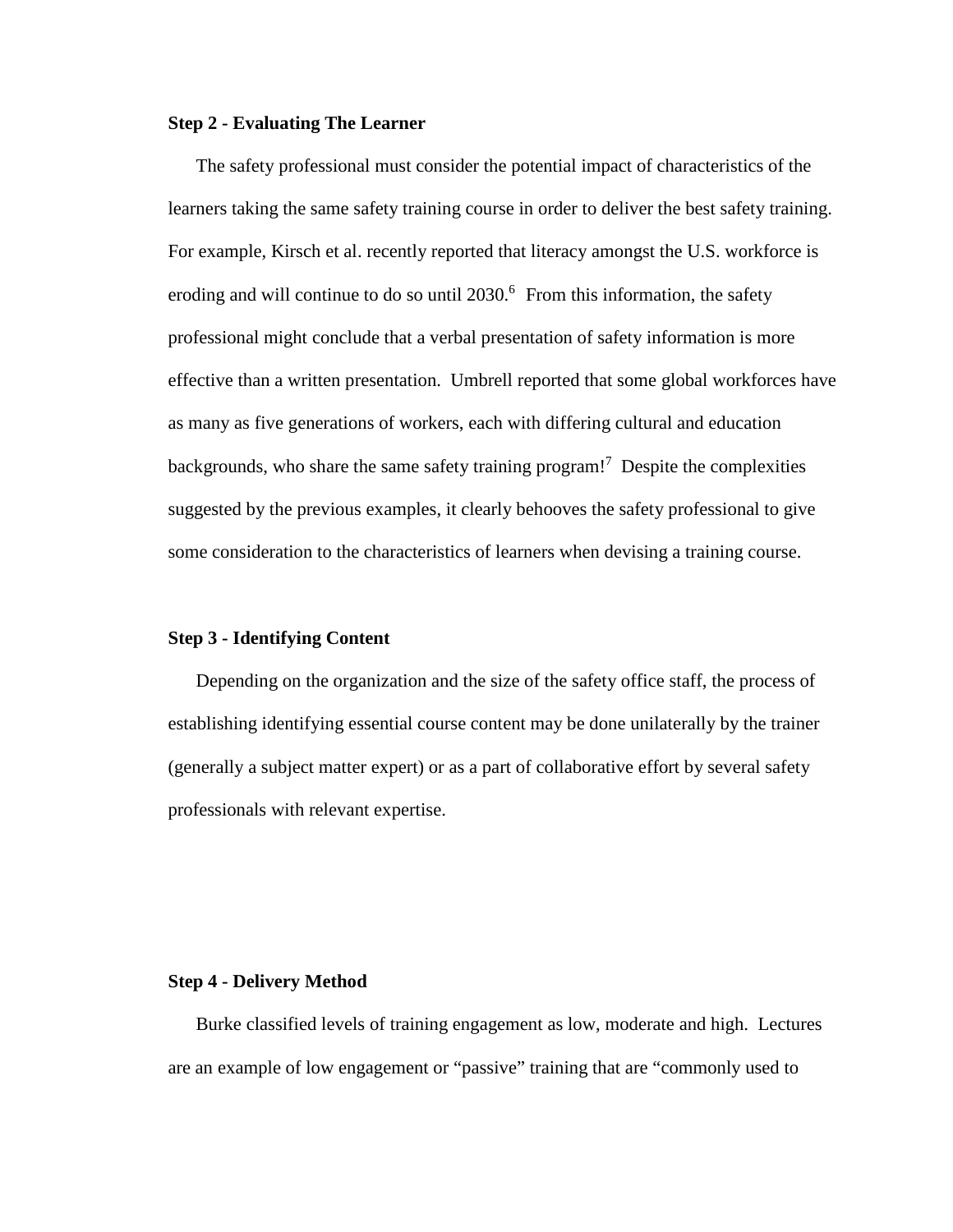present health- and safety-related information". 5 Moderately engaging techniques include demonstration of knowledge via a feedback mechanism that allows the student to correct their own mistakes through feedback from the instructor or, in the case of a computer-based training method, via feedback from the course. Highly engaging training involves a modification of behavior. Which method is best for a given safety course is determined by a variety of factors including learning preferences of the students, teaching preferences of the trainers, organizational goals and available resources.<sup>8</sup>

#### **Classroom Versus Computer-Based Instruction**

The emergence of computer technology has led to extensive use of this delivery method for safety training. Today, there is widespread availability of off-the shelf computer-based training courses from a variety of vendors. Accordingly, extensive research on the effectiveness of classroom versus computer-based training has been conducted and reported in the literature.

Traditional lecture (classroom) instruction has many advantages over other methods including opportunity for discussion and interaction, dissemination of large amounts of information to a large number of people in a short period of time, greater control over whether students finish a course, ease of course development, ability of instructors to motivate students to learn and perform, and wide acceptance as an approach to teaching.<sup>9,10,11,12,13</sup> Potential weaknesses of traditional classroom instruction include passive listening, limited trainee involvement, limited effectiveness of skill acquisition, limited skill and effectiveness of the trainer, diminished control over relevance of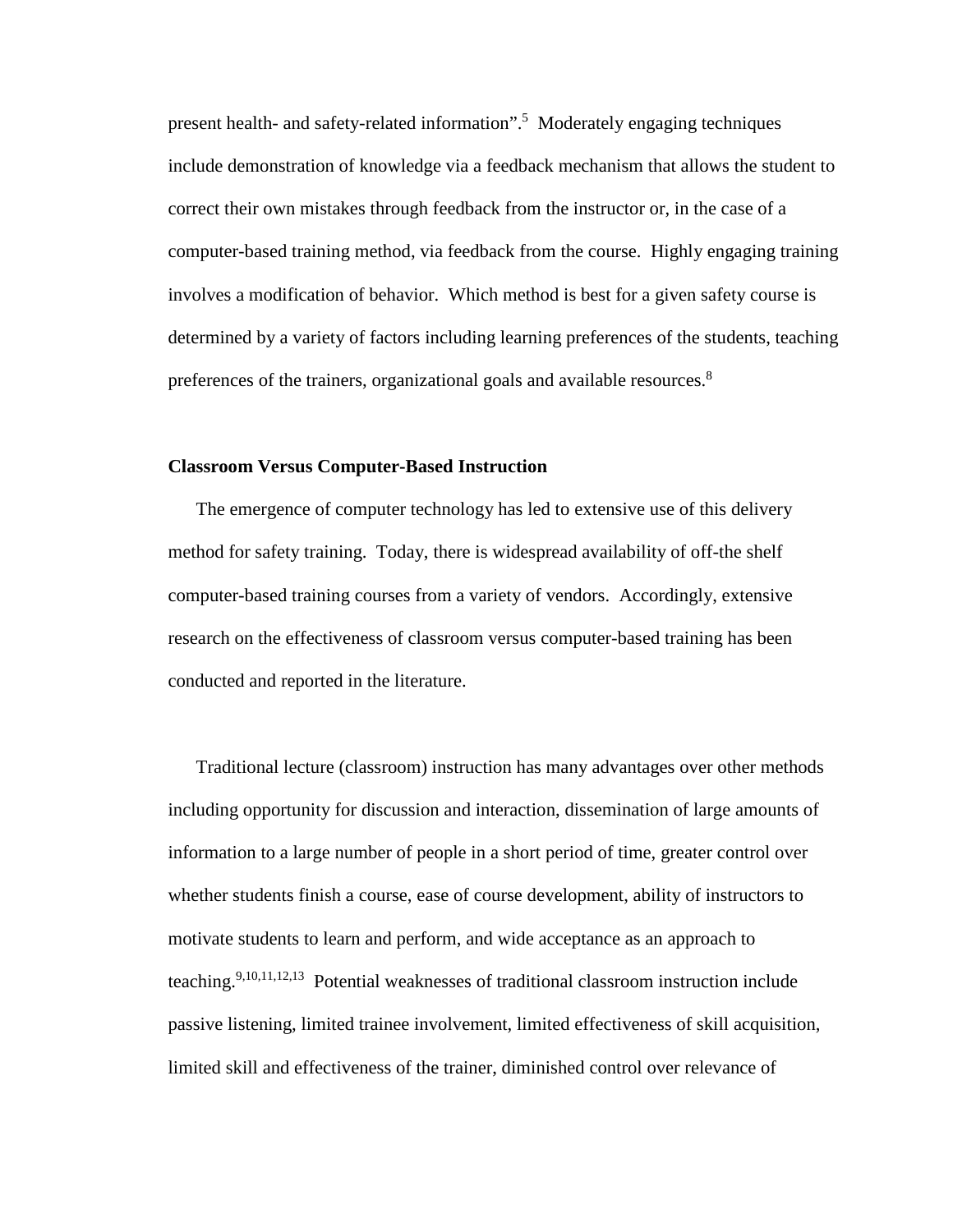material presented, limited or fixed time for presentation and limited individual attention or instruction.14,15,16,17

Advantages of computer-based instruction have also been well documented and include increased accessibility, individualized self-paced instruction, automated recordkeeping, control of the training process, not subject to the skills and availability of an instructor, potential for reduced training time, program interactivity, timely and targeted feedback and reinforcement, individualized instruction, reduced likelihood of error in presentation of content, and consistency in presentation.<sup>18,19,20,21,22,23,24</sup> Developmental costs have been previously discussed, but several studies have suggested that long-term benefits may outweigh costs.<sup>25,26,27</sup> Other disadvantages discussed in the literature include computer phobia and anxiety  $^{28}$  and lack of acceptance by instructors.<sup>29</sup>

#### **Step 5 - Evaluating Safety Training Effectiveness**

Evaluating the effectiveness of safety training is critical. Sugure & Rivera report, however, that only about 50% of companies measure learning outcomes from training, and less than 25% make any attempt to assess potential programmatic improvements resulting from training.<sup>30</sup> The National Institute for Occupational Safety and Health (NIOSH) makes a compelling case for the need to evaluate safety training effectiveness:

> Research on the effectiveness of Occupational Health and Safety (OHS) training is needed to: 1) identify major variables that influence the learning process and 2) optimize the allocation of resources for training interventions. In research on training, it is often difficult to arrive at definitive conclusions about effectiveness. Typically, many workplace characteristics contribute to real-world effects of training. Designing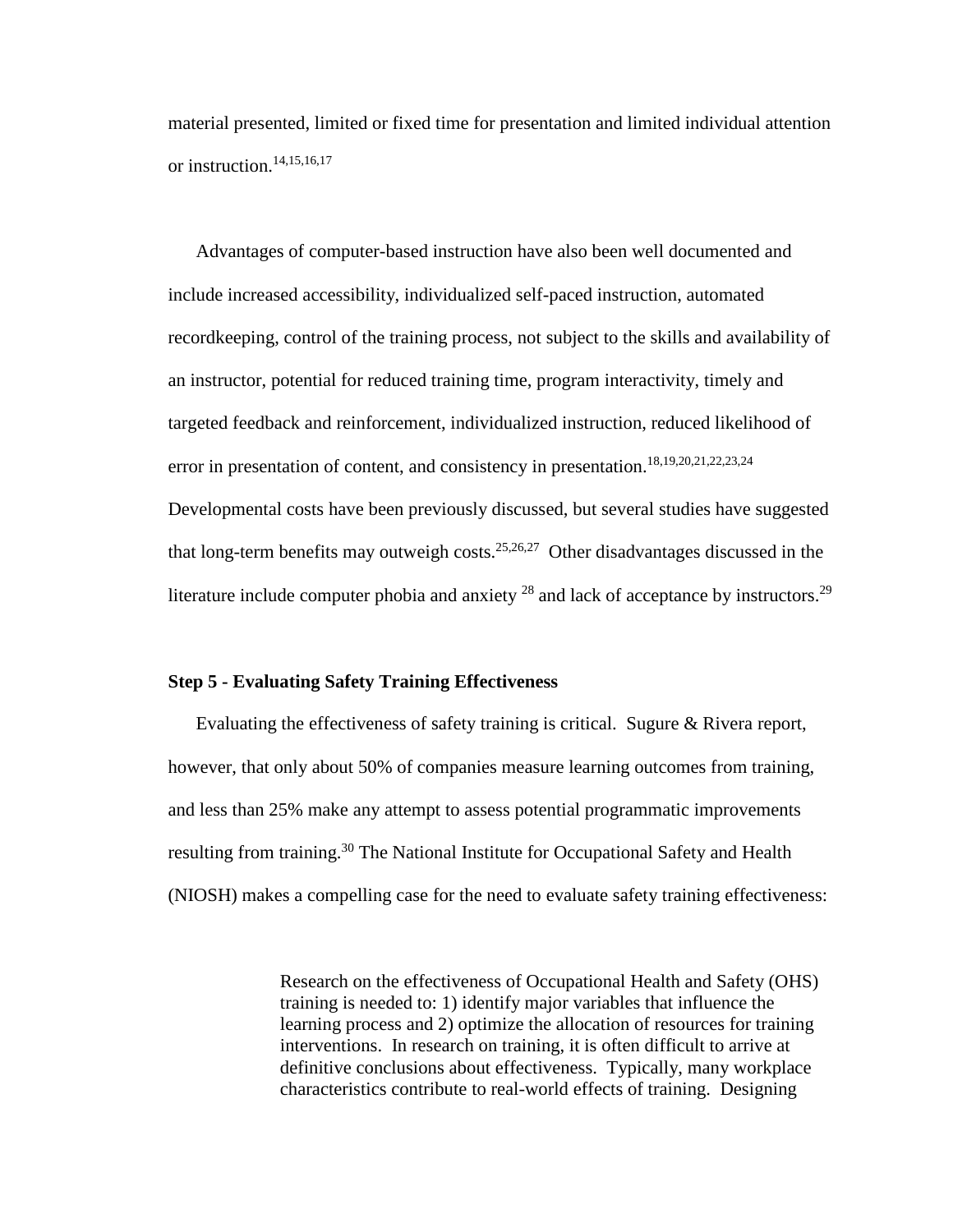studies that validate the unique contribution of individual factors, such as specific training program features, are often infeasible. Traditional narrative literature reviews of training are often speculative about specific factors that enhance the relative effectiveness of OHS training interventions in reducing occupational injuries, illnesses and deaths. 4

Since both classroom and computer-based instruction are common, research has been conducted on both learning and retention.

## **Learning**

Differences in demonstrated learning between classroom and computer based instruction have been studied extensively across many disciplines including safety. Lawson evaluated a group of 46 college students who were receiving OSHA blood borne pathogen training via either CBT or the classroom.  $31$  Students were administered a 30question, multiple-choice pre-test and post-test (upon completion of training). The results indicate that CBT students scored higher on a post-test administered immediately after training than instructor-led students (an average of 85.7% for CBT versus 64.7% for instructor-led). In the more specific area of chemical safety, Williams and Zahed (1996) looked at 54 employees of a chemical processing plant who received chemical hazard communication training via CBT or classroom. Their results indicate that there was no difference in learning (as indicated by a post-test) immediately after completion of the training.<sup>32</sup> As straightforward as these results might appear, it should be noted that there is inherent complexity in understanding the teaching-learning relationship. It could be hypothesized that this is the reason for the current popularity of using exam scores to determine whether or not "learning" has occurred.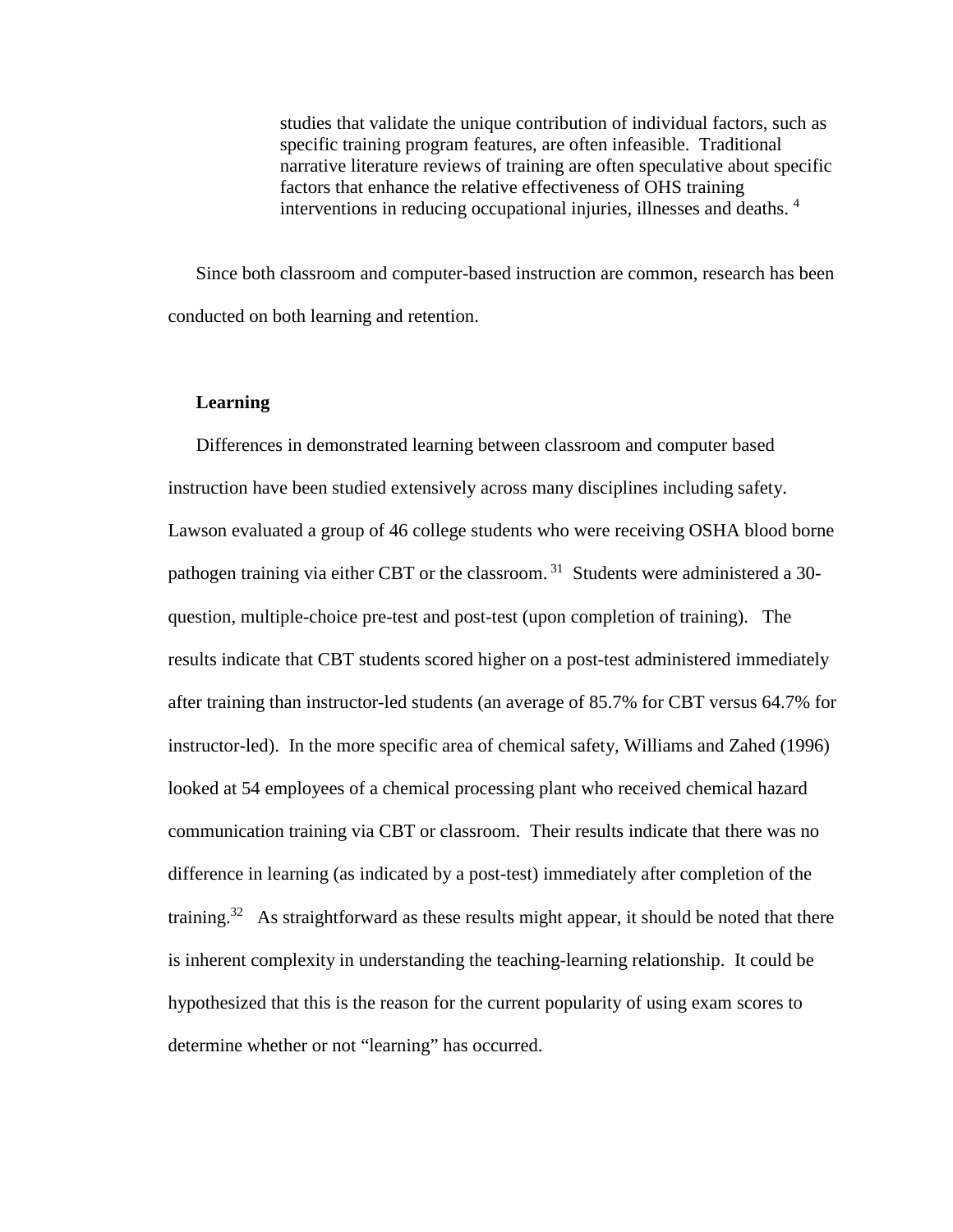## **Retention**

The amount of retention occurring between classroom and computer-based instruction has also been reported in the literature. Lawson, referenced earlier (see Learning), also evaluated retention with the same group of 46 college students. Students were administered another 30-question post-test three weeks later. Results indicated that both groups experienced a similar amount of decrease in test scores after 3 weeks.<sup>31</sup> Booker, Catlin & Weiss administered a follow up test and questionnaire one year after initial training to a group of 114 asbestos workers and found that retention was better on specific work practice questions than those dealing with other issues. Their results provided an opportunity to assess the original training but the study was not designed as an evaluation effort.<sup>33</sup> Williams and Zahed noted that retention of chemical hazard communication information after one month was higher for students taking computerbased training than for classroom instruction (85.30% test scores on CBT versus 78.74% for instructor-led).<sup>32</sup> Interestingly, a NIOSH review of recent literature (1996 to present) identified very few studies of safety training that evaluated long term retention and no studies in the chemical safety arena.<sup>4</sup>

## **Step 6 – Applying Lessons Learned to Course & Program Improvements**

Despite the many demands on the safety professional's time, regular review of the training program and specific training courses is imperative. Are there differences in the amount of learning between the two delivery methods? Are there certain learner characteristics that affect amount of learning? There are a myriad of questions that can be evaluated via a comprehensive assessment of safety training effectiveness.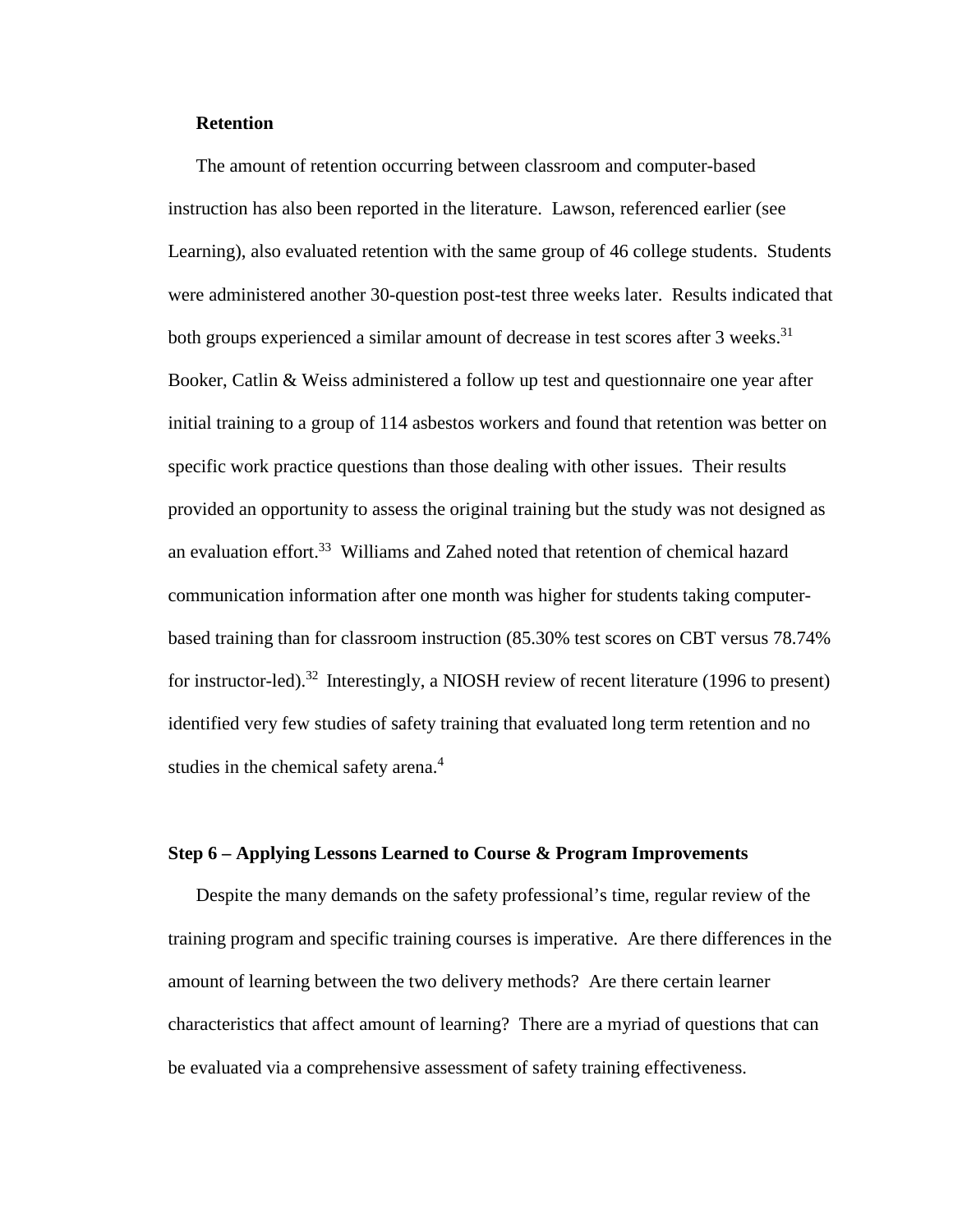## **Research Objectives**

Given the widespread use of computers as a delivery method and the prevalence of low-engagement, exam-based formats for safety training courses, a large scale research study was conducted that evaluated the effectiveness of a site-wide chemical safety training course. The following research questions were defined:

# *Evaluate levels of learning between trainees receiving chemical safety instruction via computer-based training versus classroom instruction.*

In addition, learner characteristic data were collected and analyzed for any impact on effectiveness as measured by amount of learning as demonstrated by performance on a written exam. An associated second research question is as follows:

*Evaluate the impact of a variety of characteristics on learning and retention between trainees receiving chemical safety instruction via computer versus classroom instruction. Specifically, data was collected on age, gender, ethnicity, English language proficiency, amount of previous experience working with chemicals, number of chemical safety courses taken previously, overall satisfaction with training and delivery method preferences.*

Finally, an analysis of the amount of retention occurring after 1-year was also

assessed. The associated research question is as follows:

# *Evaluate levels of retention of chemical safety information after 1 year by trainees receiving computer-based training versus classroom instruction.*

The results of the study were used to identify lessons learned that could be applied to

programmatic and course improvements. An additional purpose was to demonstrate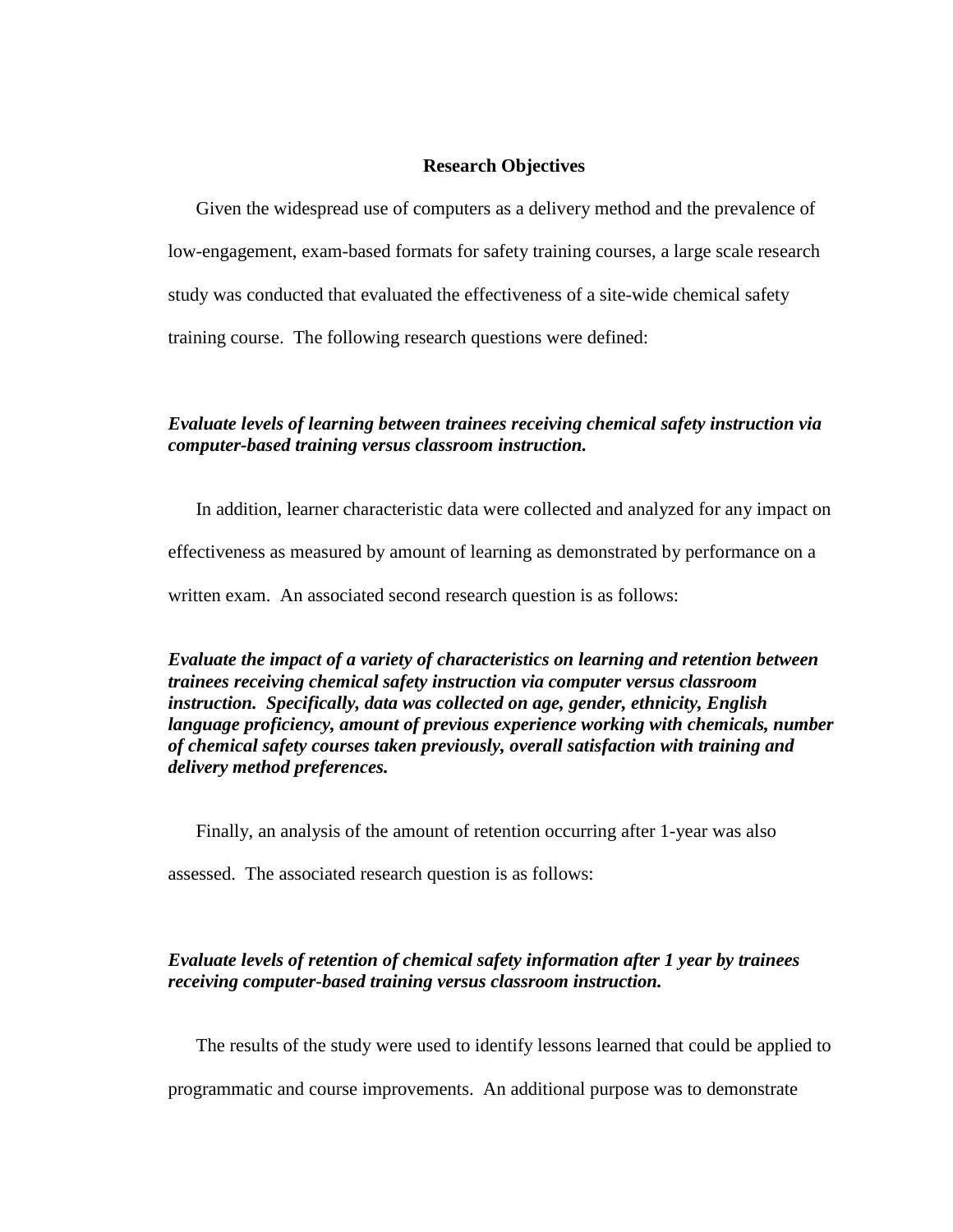simple techniques that can be used or adapted for use by other safety professionals when evaluating the effectiveness of a low-engagement, exam-based safety training course.

#### **Materials & Methods**

Specific steps in the study methodology were defined in conjunction with the six-step model discussed previously. A brief description of each step and the associated research component is as follows:

#### **Step 1 – Establishing Goals and Objectives**

Goals and objectives of the training were established by a convened "expert panel" comprised of chemical safety specialists on campus. The primary learning outcome of the training was demonstrated knowledge via a written exam on the following programmatic elements: pertinent OSHA requirements, roles and responsibilities of chemical users, how to obtain Material Safety Data Sheets (MSDSs), requirements for container labeling, how to select appropriate Personal Protective Equipment (PPE), procedures for handling emergencies, and procedures for handling workplace events such as an accident.

#### **Step 2 – Evaluating the Learner**

In order to evaluate the learner, a survey mechanism was defined by which key characteristic data could be collected by participants in the project. Specific demographic characteristics were: age, gender, ethnicity (White (non-Hispanic), Black (non-Hispanic),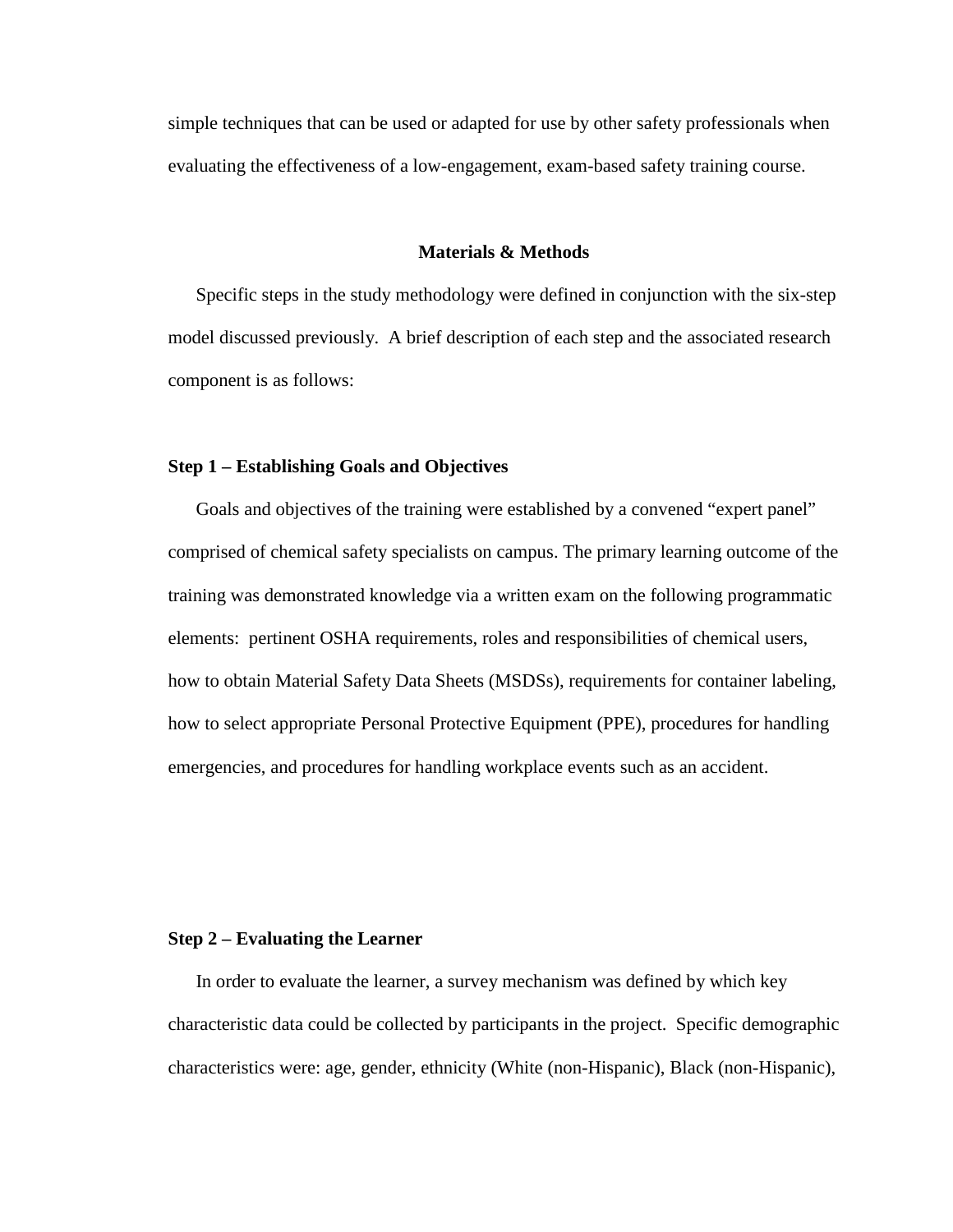Hispanic, Native American, Asian), English proficiency (beginner, moderate, proficient, highly proficient), education level (high school diploma, some college, 2-year degree, 4 year degree, Master's, Ph.D./Ed.D.) , number of previous chemical safety training courses taken (0, 1, 2, 3 or more), number of years experience working with chemicals (0, 1, 2, 3 or more), overall satisfaction with the training experience (very satisfied, somewhat satisfied, somewhat dissatisfied, very dissatisfied) and preferences on delivery method (computer versus classroom).

## **Step 3 – Identifying Content**

Identifying appropriate content was also the task of the convened expert panel. During the course of establishing goals and objectives, the expert panel also engaged in the task of determining appropriate course content. The job of the expert panel was to come to a consensus on identifying those topics for inclusion in the training.

### **Step 4 – Specifying Delivery Method**

The chosen chemical safety training laboratory fundamentals course was already being offered in two formats: classroom and computer-based. However, to accommodate a data collection mechanism, significant review and modification of the two delivery methods (computer, classroom) was necessary. The classroom session was approximately 90 minutes in duration. A pre-test was given prior to the commencement of training; the first post-test was administered immediately upon the conclusion of training; the second post-test was administered at the one-year anniversary of completion of training. Similarly, the computer-based module was approximately 60 minutes in duration. The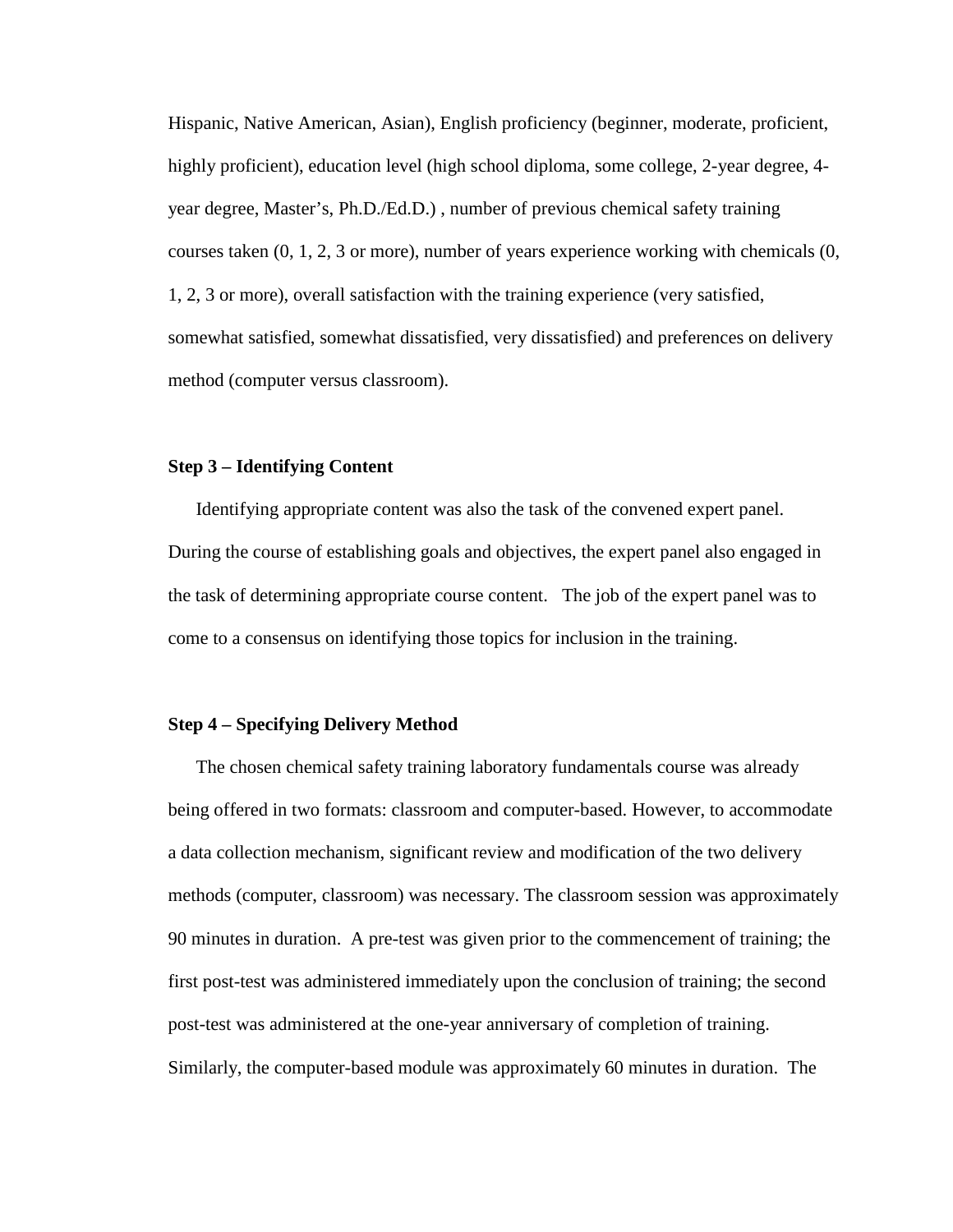pre-test was administered electronically, after the participant agreed to be in the study, with the first post-test being administered upon the completion of training. The second post-test (in hard copy form) was sent to participants at the one-year anniversary of completion of training.

### **Step 5 – Evaluating Effectiveness**

To collect data on learning, a pre-test/post-test format was utilized that was similar to a study conducted by Williams  $\&$  Zahed.<sup>32</sup> Specifically, the difference between pre and post-course scores on a 16-question Learning Assessment Tool (LAT) was interpreted as a measure of amount of learning. To accommodate the necessary pre- and post-test strategy, three different versions of the LAT were developed. Since each version contained 16 questions, it was necessary to develop and validate a master question set totaling 48 questions (3 questions per topical area). The LAT version administered as the pre-test was randomly selected; the post-test was a different, randomly selected version of the LAT. Individual questions were tested to ensure strong correlation within each subject matter. The learner characteristic survey discussed previously in Step 2 was also administered after completion of the course. Data analysis on differences in learning consisted of a variety of t-tests and analysis of variance (ANOVA) models.

#### **Step 6 – Apply Lessons Learned to Course and Programmatic Improvements**

Date collected was synthesized into an overall assessment of effectiveness that included suggestions for future improvements. This information is included in the Results & Discussion sections as well as the Summary & Conclusions sections.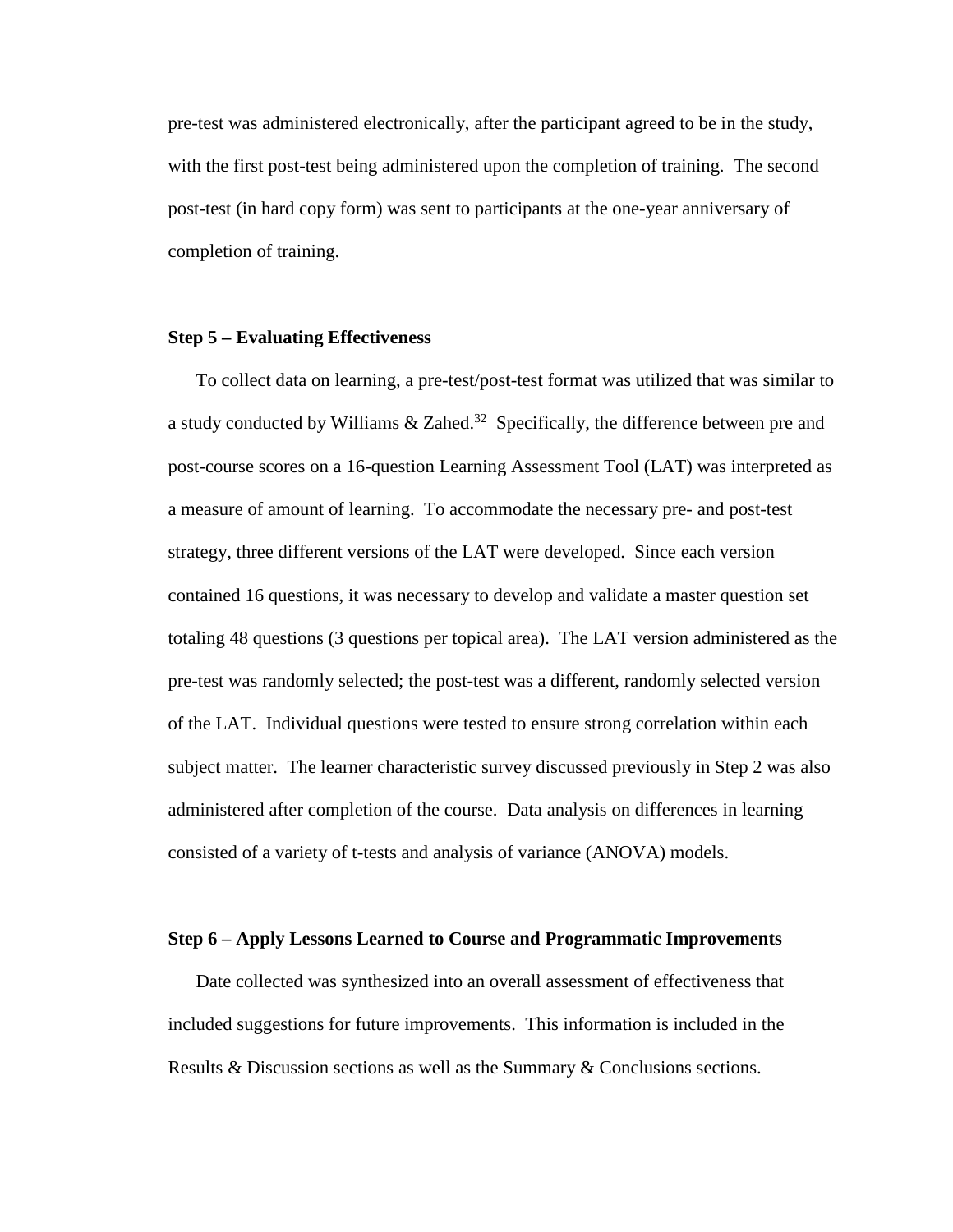## **Results & Discussion**

The mean score on the pre-test was XX for classroom participants and XX for computer participants. The mean scores for the post-test immediately following training were XX and XX for classroom and CBT respectively. The mean scores one year after training were XX for classroom participants and XX for computer participants. Table 1 shows summary statistics (means, 95% confidence intervals) for each assessment.

|                  | Pre                  | Post1                | Post <sub>2</sub>    |
|------------------|----------------------|----------------------|----------------------|
| <b>Classroom</b> | Mean: 12.03          | Mean: 13.43          | Mean: 13.24          |
|                  | 95% CI: (11.6, 12.5) | 95% CI: (13.0, 13.9) | 95% CI: (13.0, 13.7) |
|                  | $n = 91$             | $n = 56$             |                      |
| Computer         | Mean: 11.83          | Mean: 13.64          | Mean: 13.05          |
|                  | 95% CI: (11.4, 12.2) | 95% CI: (13.4, 13.9) | 95% CI: (12.6, 13.5) |
|                  | $n = 151$            |                      | $n = 72$             |

Table 1 – Mean & 95% Confidence Interval (CI) Data

The following results and discussion are presented within the context of the pertinent research question.

*Evaluate levels of learning between trainees receiving chemical safety instruction via computer versus classroom instruction.*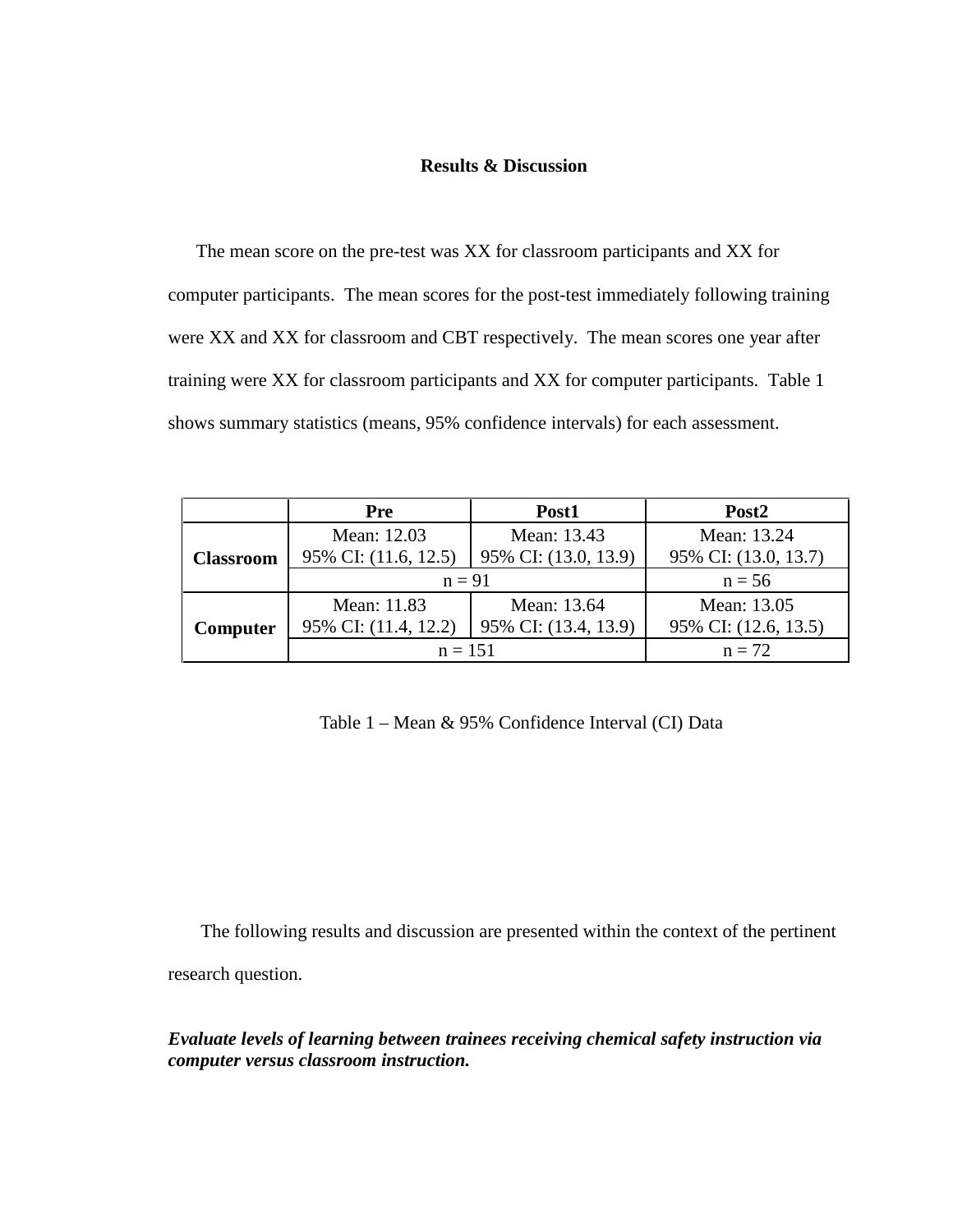To assess the differences in learning between the two populations as a whole, the mean difference between pre and post-course Learning Assessment Tool scores (as measured by the increase or decrease in number of questions correct out of 16 questions) was calculated (Delta 1). A t-test analysis was conducted comparing the two population means for Delta 1 and is shown Table 2. The -1.23 result indicates that the difference between the two increases is not significant. The practical conclusion from this data is that the two delivery methods, classroom and computer, provide equivalent learning equivalent learning experiences for participants. Implications of this finding are discussed in the Summary and Conclusions section.

# *Evaluate the impact of a variety of characteristics on learning between trainees receiving chemical safety instruction via computer versus classroom. Specifically, data was collected on age, gender, ethnicity, English language proficiency, amount of previous experience working with chemicals, number of chemical safety courses taken previously, overall satisfaction with training and delivery method preferences.*

Given the availability of learner characteristic survey data, a more detailed evaluation of learning differences between the two populations was possible. Basic summary statistics are shown in Table 3. A total of 92 participants took training in the classroom; 151 participants completed training on the computer. Age distribution data were stratified into seven categories and show that the majority of participants in both delivery method groups were in either age 20- 24 or age 25-30 groups (classroom  $= 80\%$ ; computer  $= 64\%$ ). This is not surprising and reflective of the fact that most of the study participants were students at Iowa State University (ISU). The gender breakdown for each delivery method was unremarkable with a male/female split of 66%/34% for the classroom participants and 54%/48% for the computer. Certain ethnic categories were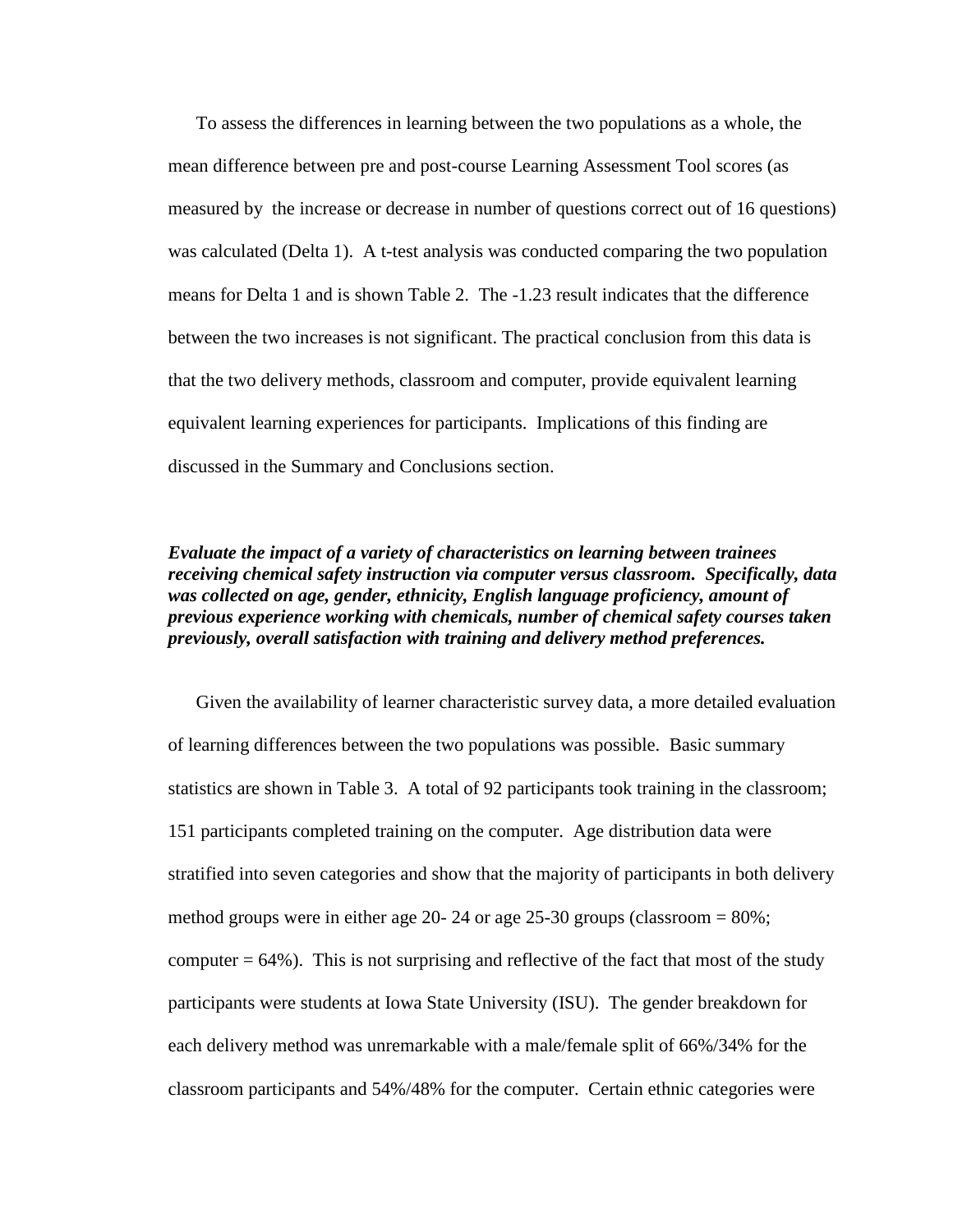not able to be analyzed due to lack of data (e.g. no Native American participants in either type of training; no Hispanic participants in classroom delivery). In terms of English proficiency, there were low total numbers of participants that rated themselves as either a "beginner" or as having "moderate" proficiency. This is perhaps a function of ISU being an academic institution where a basic language of English proficiency is required. The academic environment also explains the relatively even distribution of varying levels of academic achievement up to and including doctoral degrees. The majority of study participants had some prior chemical safety training with 25% of classroom and 23% of computer participants having no previous chemical safety training.

Similarly, in terms of experience with working with chemicals, 28% of the classroom and 30% of the computer participants reported no previous experience. Ninety-seven percent (97%) of classroom and 80% of computer participants reported being very or somewhat satisfied with the training experience. In terms of delivery method preference, 57% of the classroom participants said the classroom method was preferred while 90% of the computer participants said the computer method was preferred.

An analysis of variance (ANOVA) model was used to evaluate differences in learning as measured by exam score (Delta 1) that may be influenced by the selected characteristic categories. ANOVA evaluates the observed variance in Delta 1 values and partitions it into attributable components. 34 As mentioned earlier, some categories had small numbers, so a minimum of 10 data points was chosen as a cut-off point so as to provide statistical validity to the analysis. In the statistical model tested, Delta 1 was the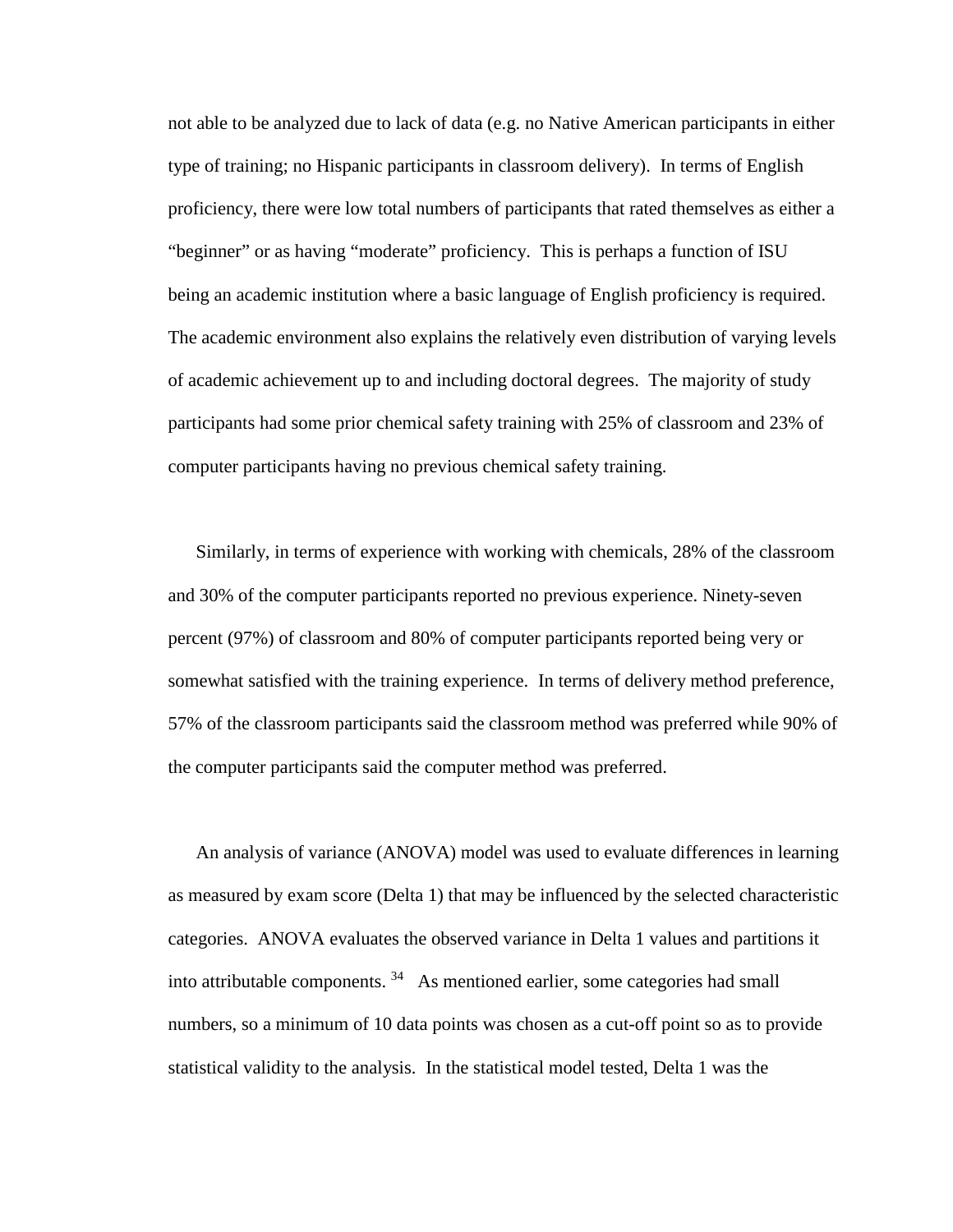dependent variable with the various characteristics and classroom versus computer being independent variables. Given the previous criteria, all possible ANOVA models were tested and none were found to be significant at  $a p = 0.05$  level. The practical conclusion from this data is that learner characteristics had no impact on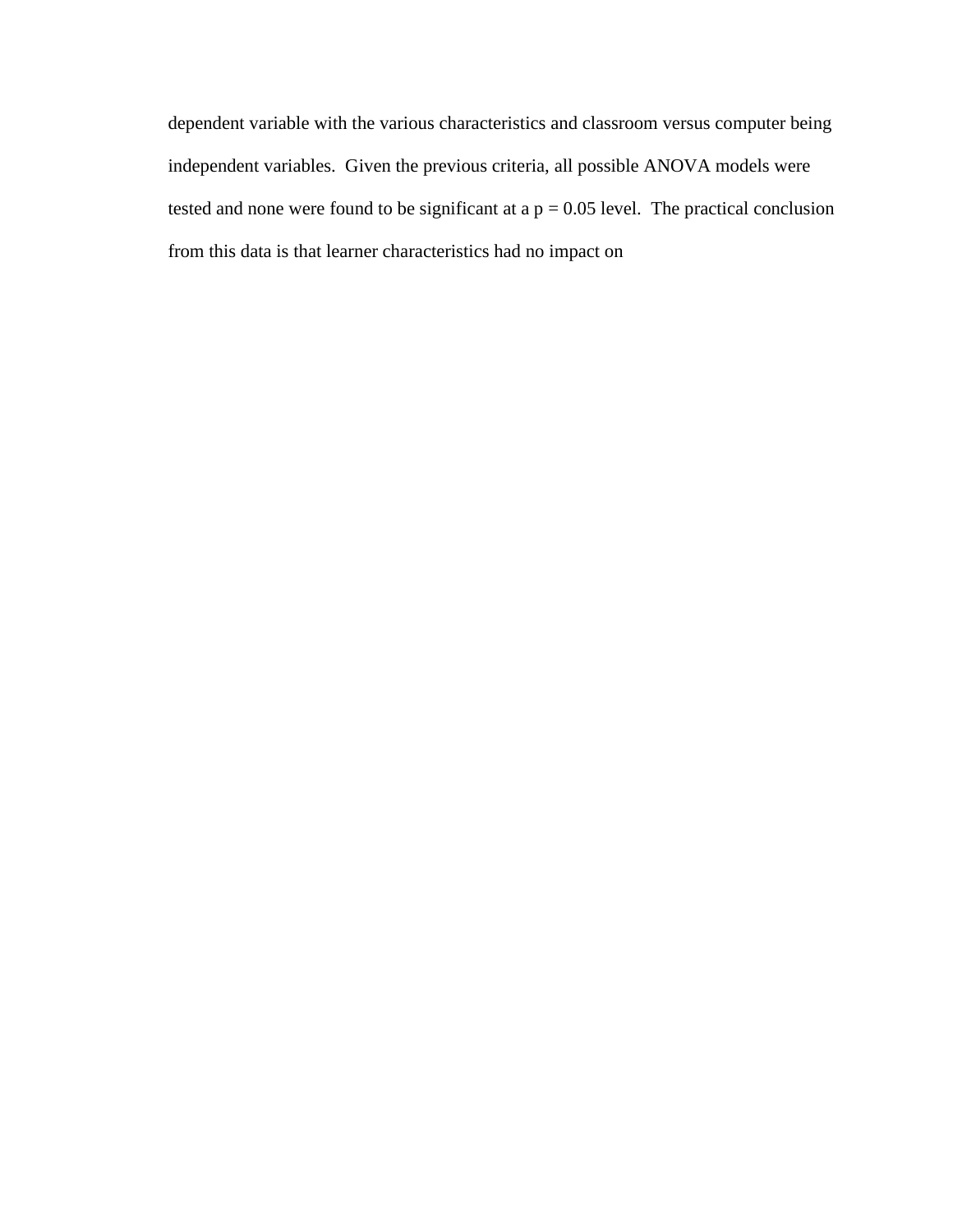| <b>Delivery Method</b> | <b>Mean</b><br>(95%<br>Confidence<br>Interval) | <b>Standard</b><br><b>Deviation</b> | <b>T</b> -statistic           |  |
|------------------------|------------------------------------------------|-------------------------------------|-------------------------------|--|
| Classroom ( $n = 92$ ) | 1.40<br>(0.91, 1.89)                           | 2.38                                | $-1.23$<br>$(df=204; p=0.22)$ |  |
| Computer $(n = 151)$   | 1.80<br>(1.38, 2.2)                            | 2.63                                |                               |  |

Table 2 – T-test Analysis of Average Increase in Exam Score (Delta 1) as Measured by Number of Questions Correct (Difference in Pre- and Post-Test Score)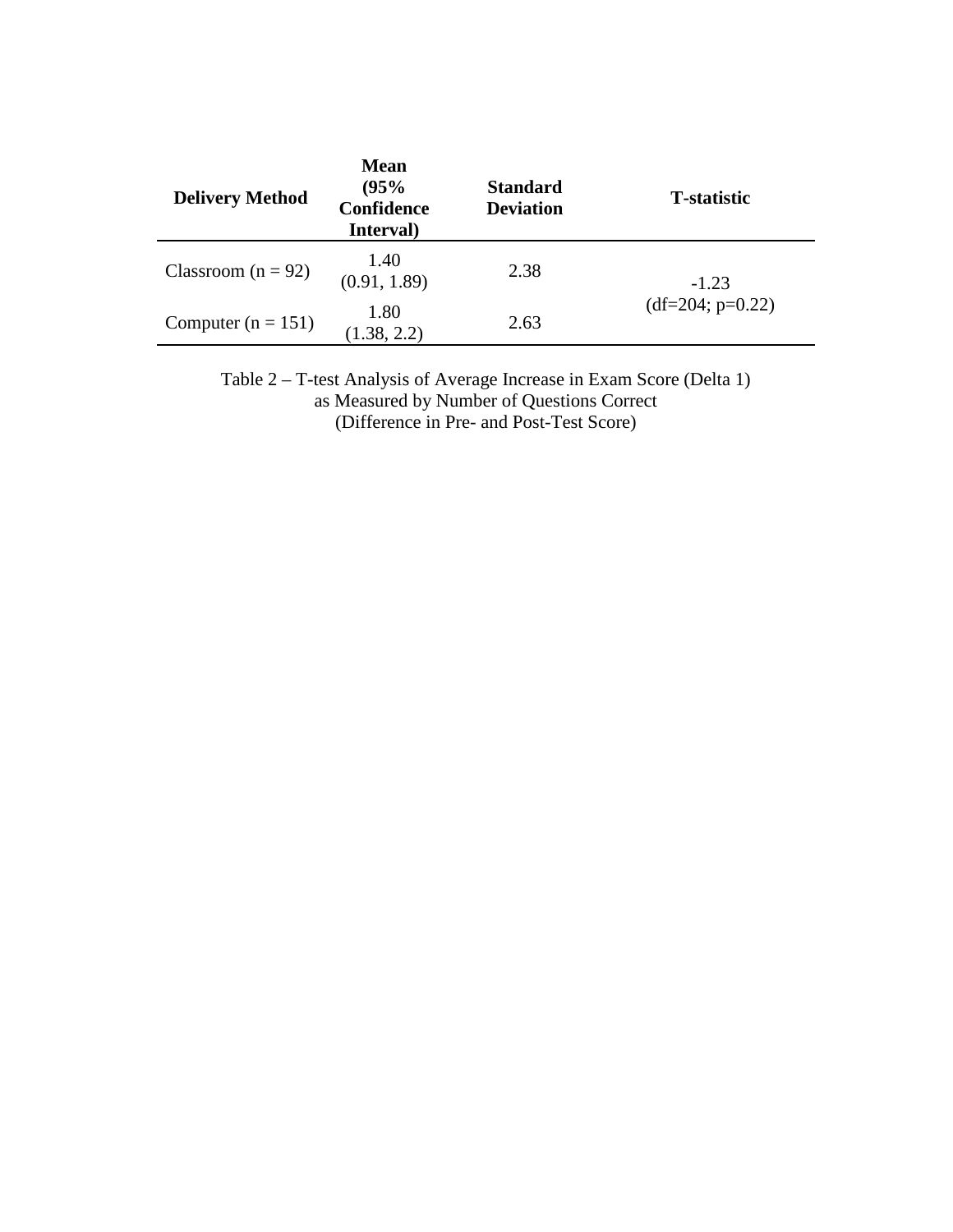| <b>Characteristic</b>                    | <b>Classroom</b>                                                                         |                                | Computer                                                                                      |                                 |
|------------------------------------------|------------------------------------------------------------------------------------------|--------------------------------|-----------------------------------------------------------------------------------------------|---------------------------------|
| Age                                      | $\leq$ 19 – 5 (5%)                                                                       | $41 - 50 - 0$                  | $<$ 19 – 12 (8%)                                                                              | 41-50 - 10 (7%)                 |
|                                          | $20-24-53(58%)$                                                                          | $51-65-5(5%)$                  | $20-24-71(47%)$                                                                               | $51-65-7(5%)$                   |
|                                          | $25-30-20(22%)$                                                                          | $>65 - 0$                      | $25-30-26-(17%)$                                                                              | $>65-0$                         |
|                                          | $31-40-8(9%$                                                                             |                                | $31-40-25(16%)$                                                                               |                                 |
| Gender                                   | Male - 61 (66%)                                                                          | Female - 31 (34%)              | Male - 79 (52%)                                                                               | Female - 72 (48%)               |
| <b>Ethnicity</b>                         | White (Non-Hisp) - 58 (63%)                                                              | <b>Native American - 0</b>     | White (Non-Hisp) - 115 (76%)                                                                  | <b>Native American – 0</b>      |
|                                          | Black (Non-Hispanic) - 5 (5.4%)                                                          | Asian - 29 (32%)               | Black (Non-Hispanic) - 5 (3%)                                                                 | Asian – 24 (16%)                |
|                                          | Hispanic - 0                                                                             | Other-0                        | Hispanic $-4(3%)$                                                                             | Other $-3(2%)$                  |
| <b>English Proficiency</b>               | Beginner-0<br>Moderate - 8 (8.6%)<br>Proficient-27 (29%)<br>Highly Proficient - 57 (62%) |                                | $Beginner-4(3%)$<br>$Modernate - 3 (2%)$<br>$Profit=31(20%)$<br>Highly Proficient - 113 (75%) |                                 |
| <b>Educational Profile</b>               | High School $-6(7%)$                                                                     | 4-Year - 33 (36%)              | $High School-7(5%)$                                                                           | $4$ -Year - 49 (32%)            |
|                                          | Some College - 23 (25%)                                                                  | Master's - 19 (21%)            | Some College - 38 (25%)                                                                       | Master's - 27 (18%)             |
|                                          | $2$ -Year $-1(1%)$                                                                       | $Ph.D.Ed.D. - 11 (9%)$         | $2$ -Year $-4(3%)$                                                                            | $Ph.D. / Ed.D. - 26 (17%)$      |
| <b>Prior Chemical Safety</b><br>Training | 0 courses $-25(27%)$                                                                     | $2 \text{ courses} - 14 (15%)$ | $0 \text{ courses} - 34 (23%)$                                                                | 2 courses - 19 (13%)            |
|                                          | $1 course - 35 (38%)$                                                                    | 3 or more - 18 (20%)           | 1 courses $-35(23%)$                                                                          | 3 or more $-53(35%)$            |
| <b>Years Experience</b>                  | 0 years $-28(30%)$                                                                       | 2 years - 29 (19%)             | 0 years $-45(30%)$                                                                            | 2 years - 29 (19%)              |
|                                          | $1$ year $-22(24%)$                                                                      | 3 or more years - 28 (30%)     | 1 year - 12 (8%)                                                                              | $3$ years $-65(43%)$            |
| <b>Overall Satisfaction</b>              | Very satisfied $-62(67%)$                                                                | Somewhat dissatisfied - 2 (3%) | Very Satisfied - 45 (30%)                                                                     | Somewhat dissatisfied - 14 (9%) |
|                                          | Somewhat satisfied 28(30%)                                                               | Very dissatisfied-0            | Somewhat satisfied - 76 (50%)                                                                 | Very dissatisfied - 2 (1%)      |
| <b>Delivery Method</b><br>Preference     | Classroom - 52 (57%); Computer - 38 (42%); Either - 2                                    |                                | Classroom $-14(9%)$ ; Computer $-135(90%)$ ; Either $-2$                                      |                                 |

 ${\bf Table ~3 - Learner~ Characteristic~ Summary~Data}$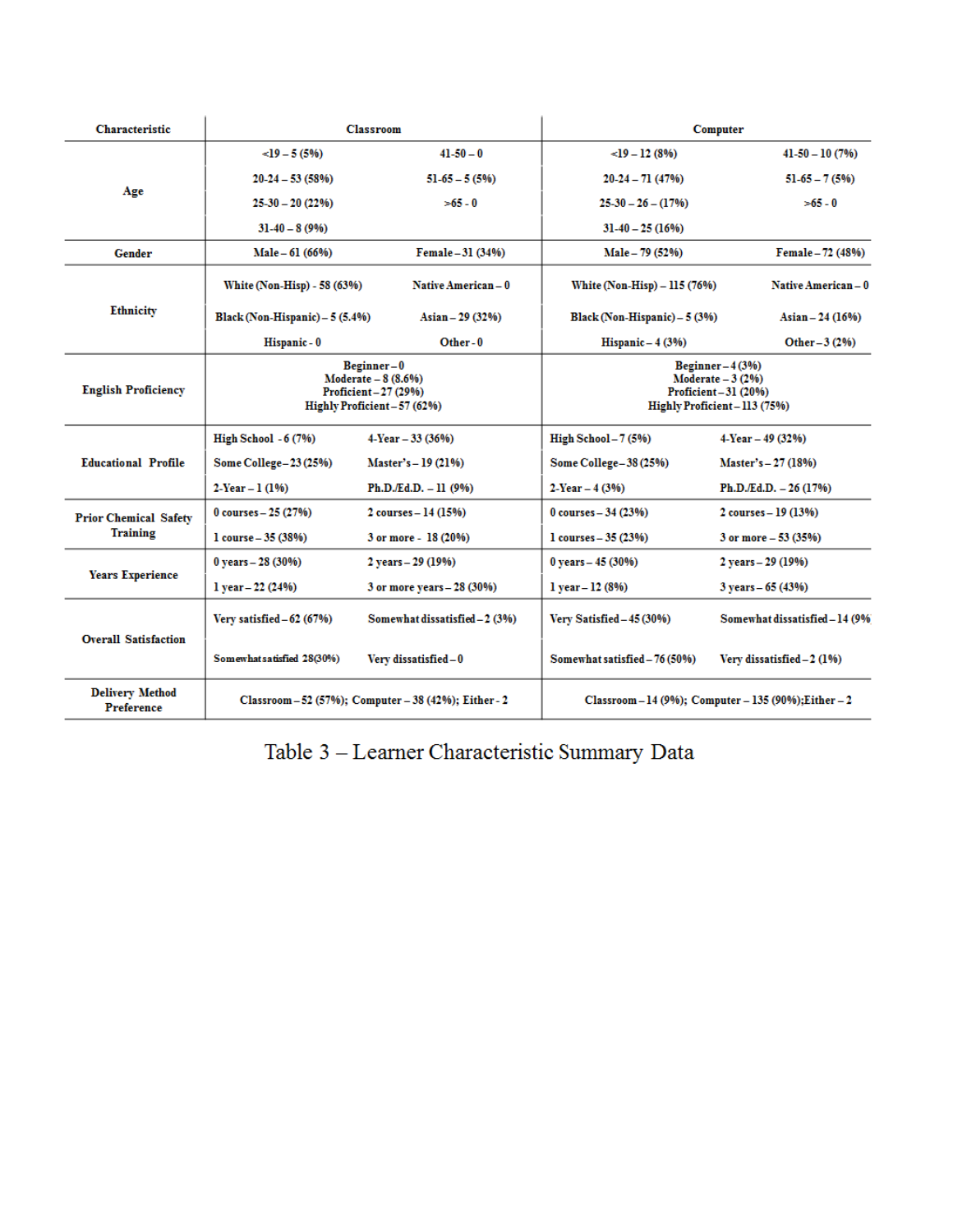learning as measured by exam score (Delta 1). The implications of this will be discussed in the Summary and Conclusions sections.

# *Evaluate levels of retention of chemical safety information after 1 year by trainees receiving computer-based training versus classroom instruction.*

For the second phase of the study evaluating retention, a total of 56 individuals taking classroom training and 72 individuals taking computer training agreed to participate. An identical statistical set of analyses was done to evaluate the issue of retention of chemical safety information after 1 year. To assess the differences in retention between the two populations as a whole, the mean difference between first post-course Learning Assessment Tool score and the second Learning Assessment Tool administered one year later (as measured by the increase or decrease in number of questions correct out of 16) was calculated (Delta 2). A t-test analysis was conducted comparing the two population means for Delta 2 and is shown Table 4. The -1.40 result indicates that the difference between the two decreases is not significant. The practical conclusion from this data is that training participants lost about the same amount of knowledge after 1 year, regardless of how the training was delivered. The implications of this will be discussed in the Summary and Conclusions section.

As was done with learning (Delta 1), an ANOVA model was used to evaluate differences in Delta 2 that may be influenced by the selected characteristic categories.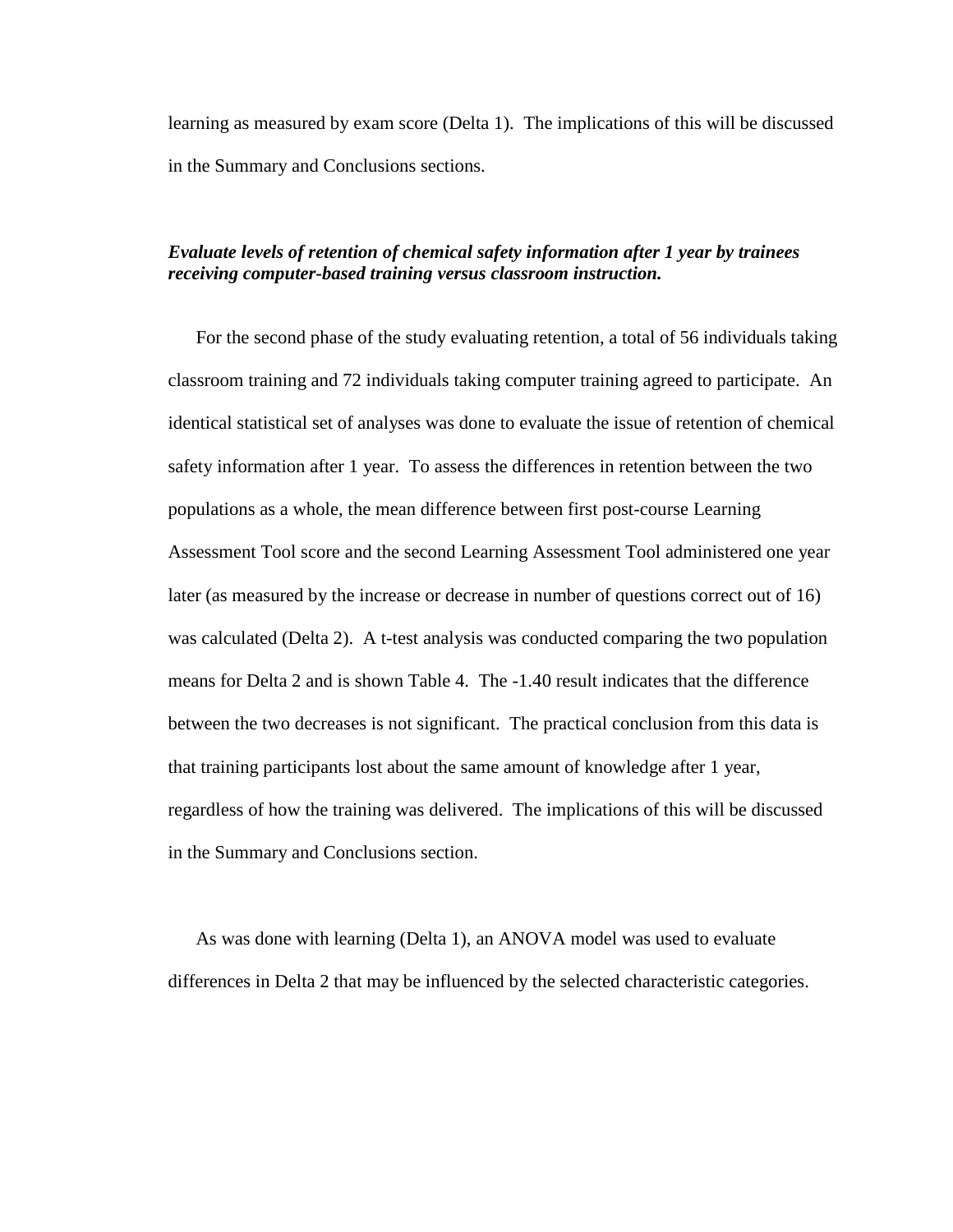| <b>Delivery Method</b> | <b>Mean</b><br>(95%<br>Confidence<br>Interval) | <b>Standard</b><br><b>Deviation</b> | <b>T</b> -statistic         |  |
|------------------------|------------------------------------------------|-------------------------------------|-----------------------------|--|
| Classroom ( $n = 56$ ) | $-1.06$<br>$(-1.81,-0.31)$                     | 2.86                                | $-1.40$<br>$(df=59,p=0.16)$ |  |
| Computer $(n = 72)$    | $-0.17$<br>$(-0.73, 0.39)$                     | 2.43                                |                             |  |

Table 4 – T-test Analysis of Average Decrease in Exam Score (Delta 2) as Measured by Number of Questions Correct (Difference in Post 1 and Post-Test Scores)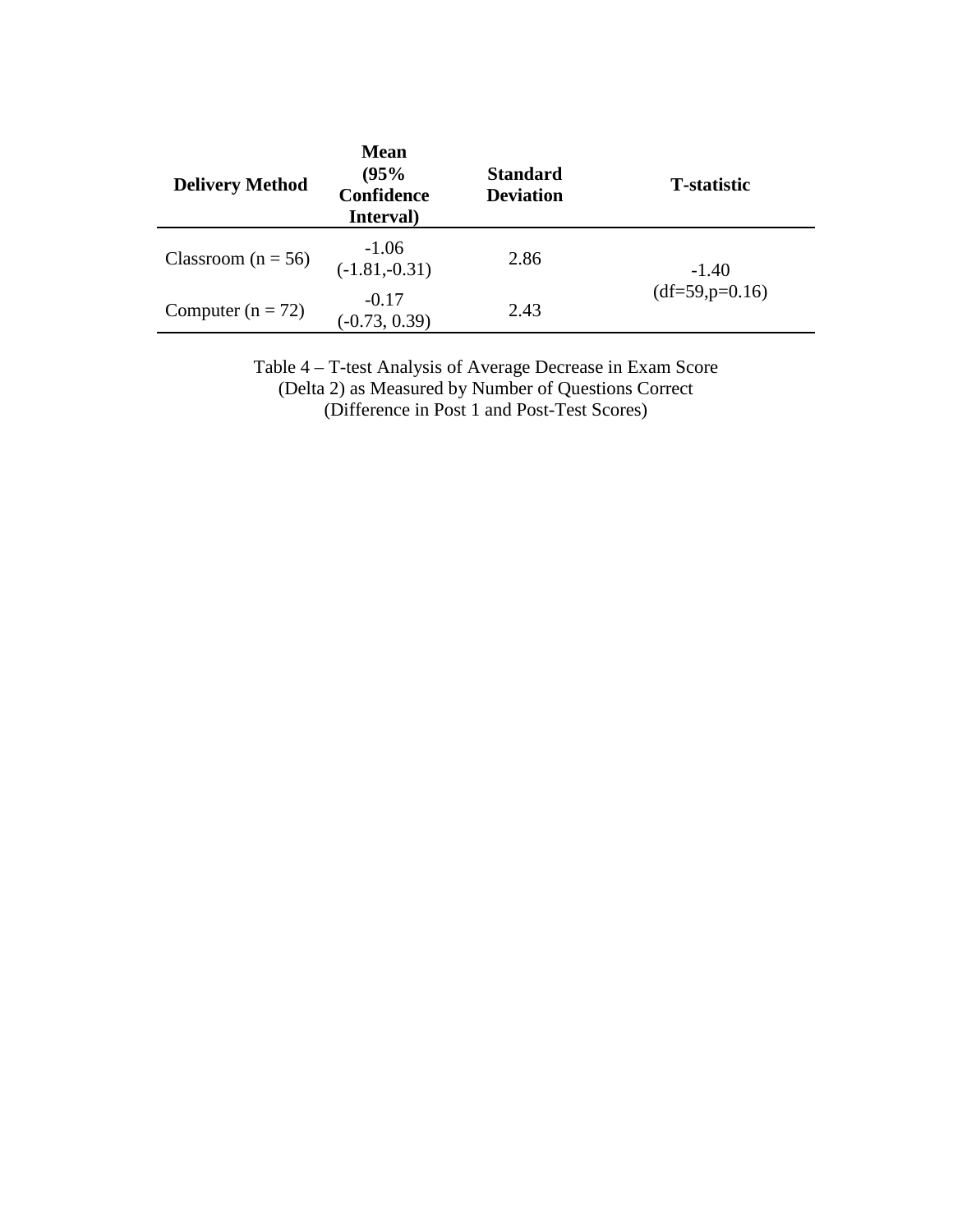Categories with a minimum of 10 data points were analyzed with Delta 2 being the dependent variable and the various characteristics and classroom versus computer being independent variables. Given the previous criteria, all possible ANOVA models were tested and none were found to be significant at a  $p = 0.05$  level. Similar to learning, the practical conclusion from this data is that learner characteristics had no impact on amount of retention as measured by exam score (Delta 2). The implications of this will be discussed in the Summary and Conclusions section.

#### **Summary & Conclusions**

The summary statistics on learner characteristics along with the T-test and ANOVA analyses can be used to shed light on potential implications for future training endeavors.

## **Learning**

The T-test results for differences in learning as measured by exam score (Delta 1) show that participants taking chemical safety training in the classroom or on the computer learn the same amount of information. It should be noted that the two versions of the training course were identical and considered to be high quality. This would support an overall conclusion that both delivery methods provide an equivalent learning experience for the participant. The ramifications of this finding are potentially significant to ISU (or any organization). One potential cost-savings measure is to reduce the amount of staff time spent in the classroom. If the safety professional wanted to reduce time spent conducting safety training, confirmation of an equivalent learning experience being provided by the computer-based version of a course would support a reduction in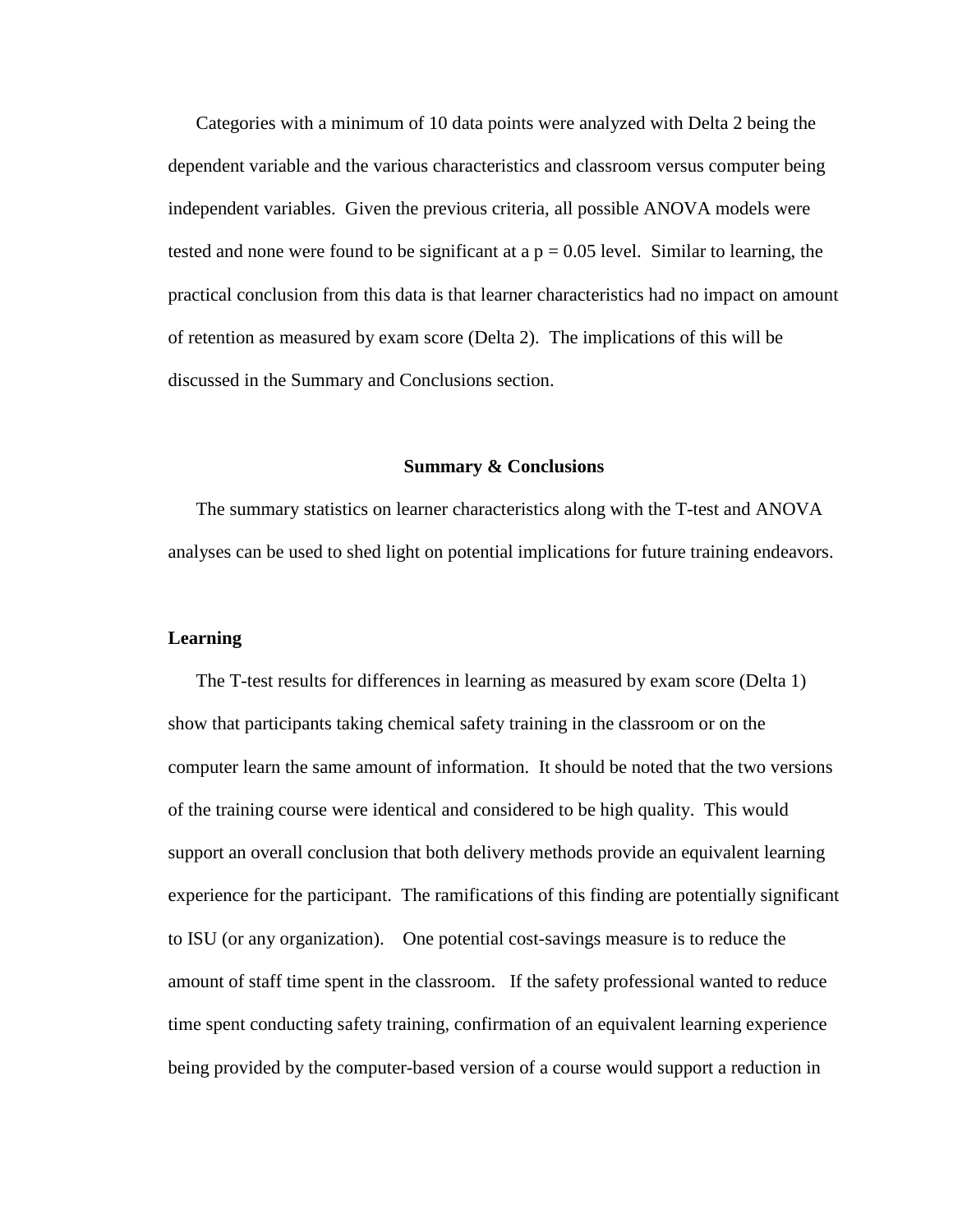or even elimination of the number of classroom-based offerings. The safety professional could then devote time to other aspects of the overall safety program.

## **Retention**

The T-test results for differences in retention as measured by exam score (Delta 2) show that there is comparable loss of chemical safety information over the course of a year and that there is no significant difference based on delivery method used. These results need to be considered within a certain context. Participants taking this type of training would be expected to use the knowledge as a part of day-to-day activities and thus retain a higher level of knowledge. Conversely, participants taking cardiopulmonary resuscitation (CPR) classes, for example, don't typically use the knowledge learned on a regular basis, and thus may be more in need of refresher training. As a result, this finding would be helpful when evaluating issues related to the administration of refresher training. If it has been shown that very little programmatic knowledge is lost over the course of one year, a prescriptive requirement for annual refresher training may be, in fact, a waste of human resources including time spent by the safety professional teaching and training participants sitting through a class (either in the classroom or in front of the computer). If the annual refresher training is mandated by law, an alternative means of showing competency could be devised. One option is demonstrating knowledge by successful completion of a "challenge exam". A potential format would be to post the exam on a website that could be accessed by training participants. The exam would be administered, scored and could provide immediate feedback on results to the participant. If a passing score was achieved, a training certificate would be generated and there would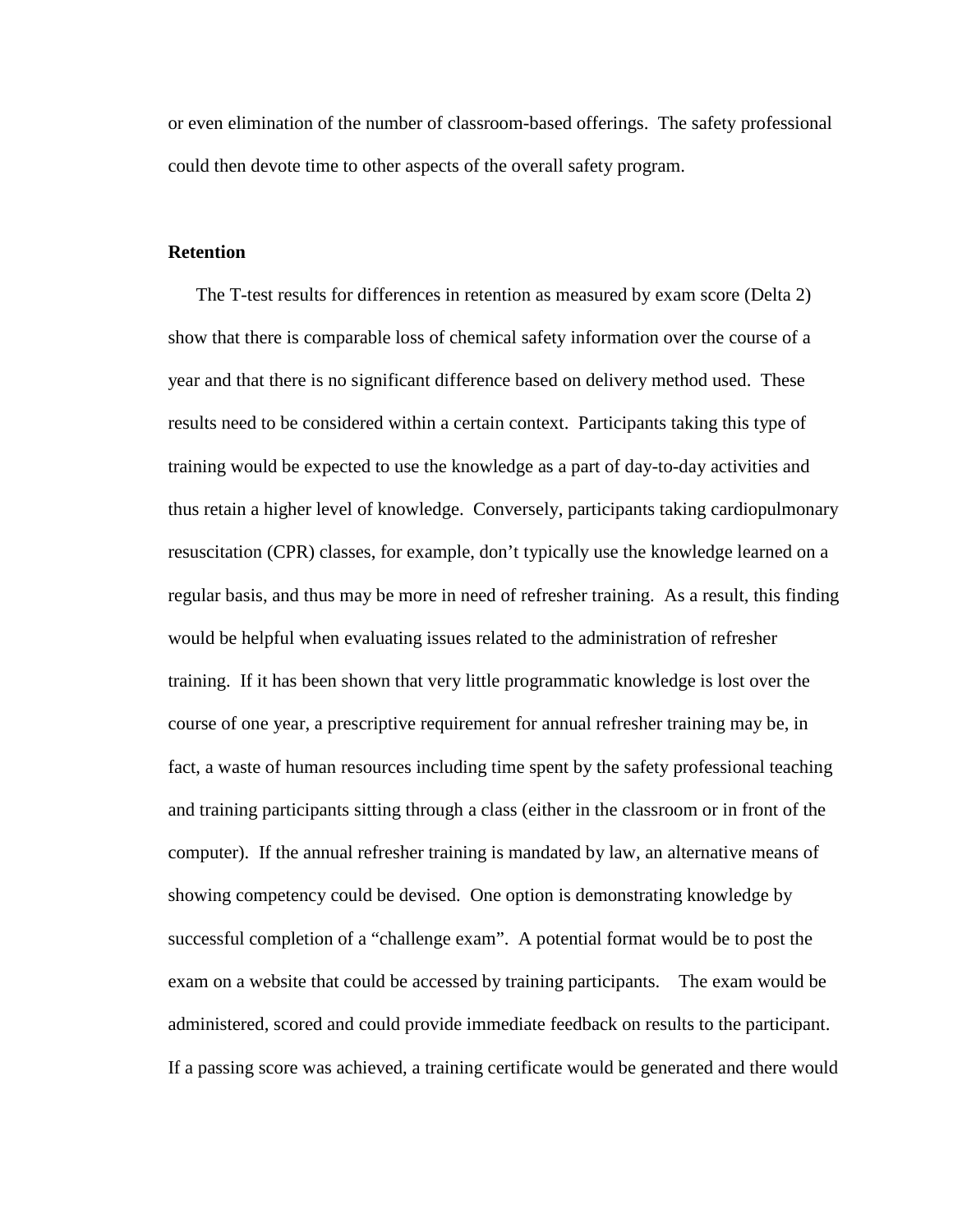be no need to take a refresher class. If the participant failed to achieve the minimum score, directions on how to complete the refresher training course would be given. Again, applying the methodologies used in this study to confirm retention in other courses could result in additional organizational savings.

## **Learner Characteristics**

ANOVA analyses were done to determine if learner characteristics resulted in any differences in learning and retention. No characteristics had a significant effect on either of these defined dependent variables. However, the methods used to collect key characteristic data of the participant should be considered a part of an overall evaluation of effectiveness. Although none of the selected characteristics were found to impact learning (as measured by exam score), further study might reveal other characteristics that, in fact, do impact learning. In addition, recall that learning as measured by exam score is one of the easiest learning assessment techniques to evaluate. Learner characteristics may turn out to have a much greater impact on the other the learning outcomes identified by NIOSH. For these reasons, the importance of evaluating the learner can't be dismissed and may indeed have implications for both delivery methods.

#### **Recommendations for Future Research**

Paradise reported that the total cost of employee training in the United States exceeds  $$126$  billion annually.<sup>35</sup> The financial stakes involved with implementing a training program are significant and demand that this be a key focus area for every organization. The results of this study would also allow cost savings from the standpoint of both the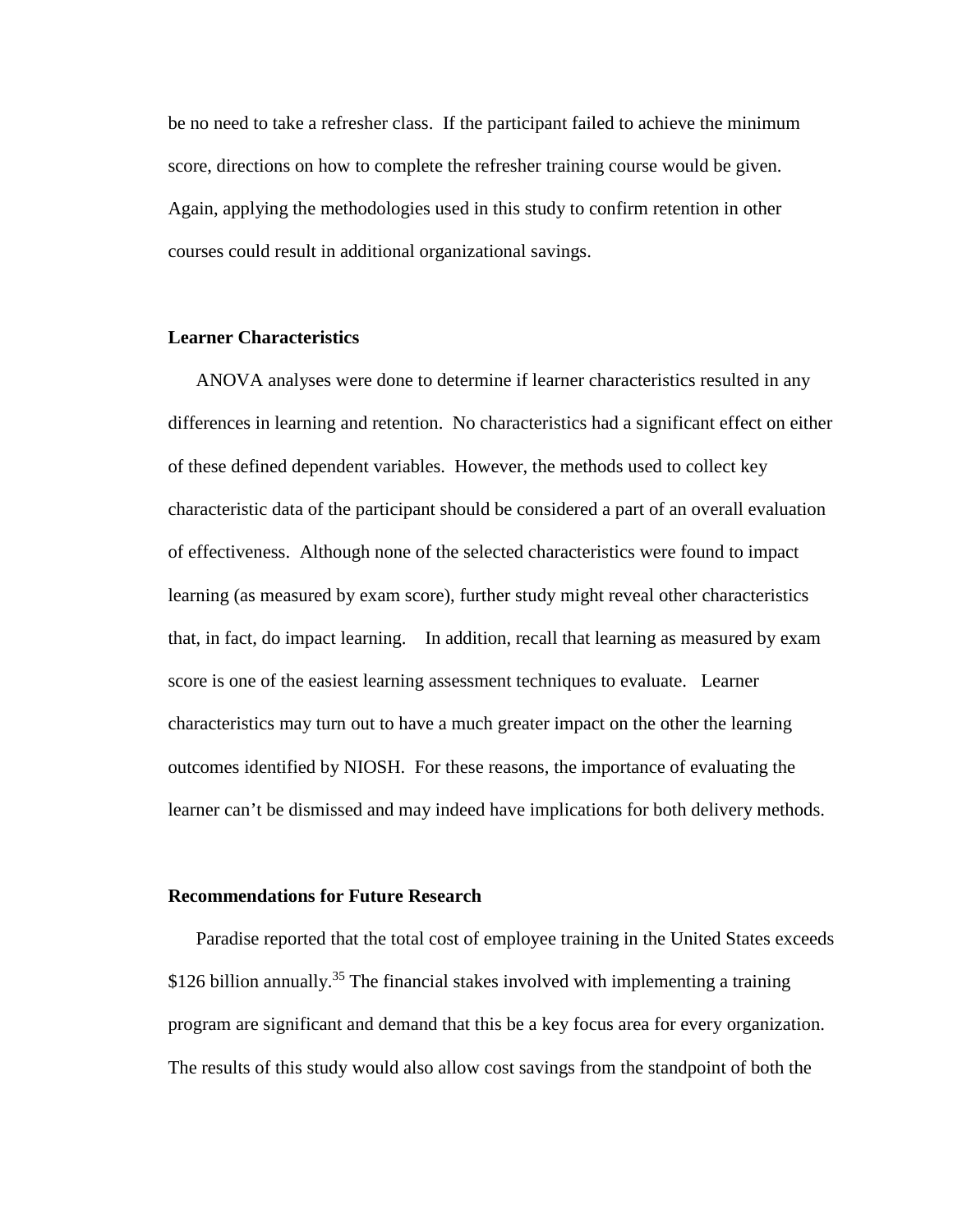trainer and the participant. As most organizations are continually evaluating ways to reduce costs, the data generated by the mechanisms discussed in this study will allow the training program to be a part of an overall discussion about cost-savings. The data would also show that cost-savings are occurring without sacrificing "quality" in terms of providing equivalent learning experiences. Assuming that the methodologies used in this study could be applied to other safety training courses, there is potential for this trend to continue and result in further savings to the organization.

While the data generated in this study suggest equivalent learning experiences, it is important that our results not be used to predict similar outcomes in other work environments. However, the data collection techniques presented are simple and easily utilized by other safety professionals in the field to evaluate the effectiveness of the safety training they provide.

While costs savings are certainly important, additional studies are necessary to shed further light on issues related to the effectiveness of safety training. The call for more research by NIOSH was quoted earlier and was based on a literature reviewed conducted in 2010. In order to further advance the state of knowledge on the connection between training and injury/illness reduction, more safety professionals must get involved in examining and reporting issues related to learning, retention, characteristic variables and assessment techniques. This study only looked at one type of outcome (knowledge). Clearly, the other outcomes also need to be studied and will likely involve more difficult analytical techniques. It should be clear that the current amount of understanding on this topic, as evidenced by a limited body of scientific literature to date, is still in its infancy.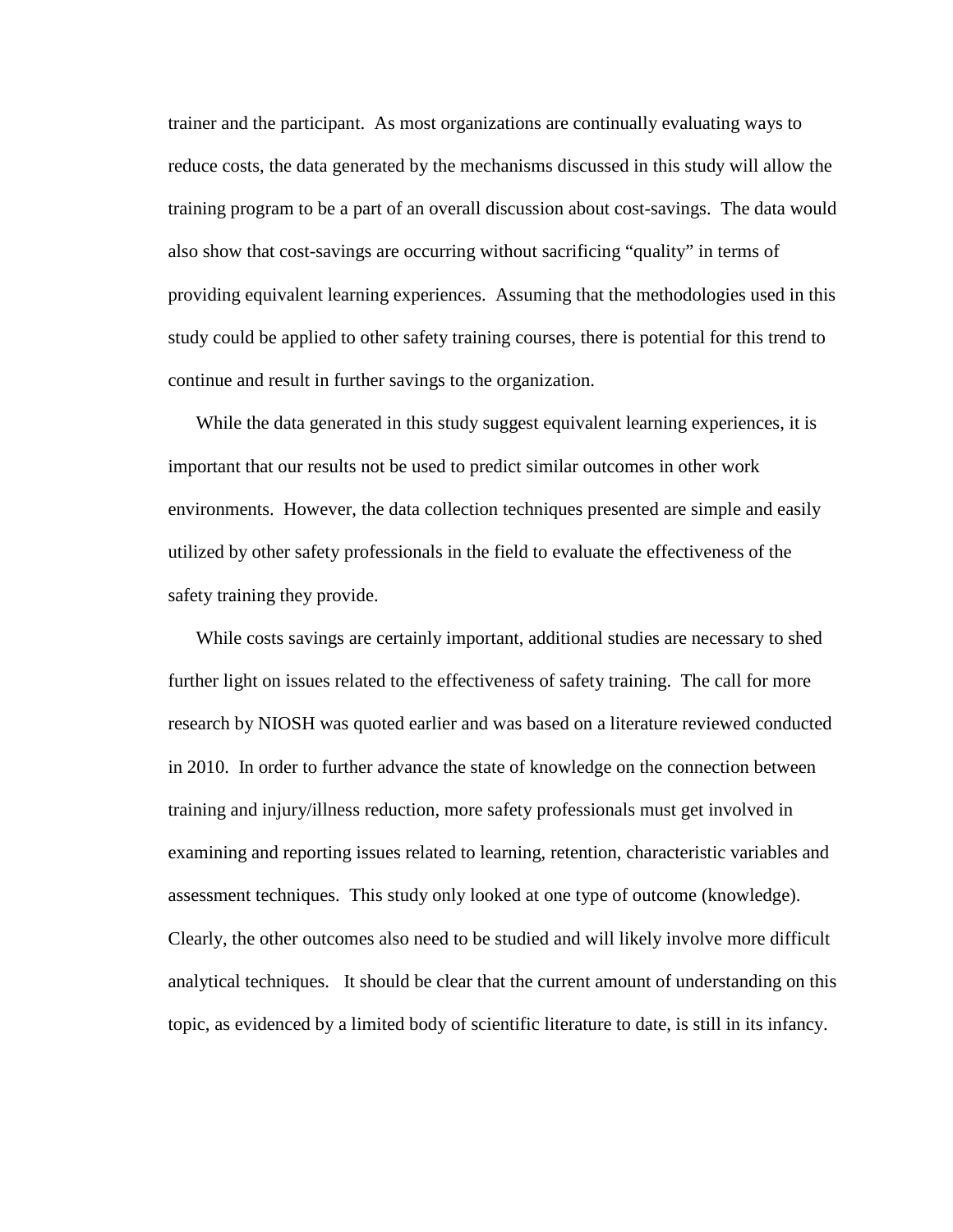In conclusion, the methodologies presented in this paper should be considered for use by safety professionals in other work settings. The value of evaluating safety training effectiveness cannot be overstated. The secondary benefit of potential cost reductions have been discussed and may be significant. Only by taking a critical look at how well training is working and using some of the tools discussed in this paper, will the safety professional and organizational leadership have assurance that employees are being provided quality, cost-effective as a part of an overall workplace safety program.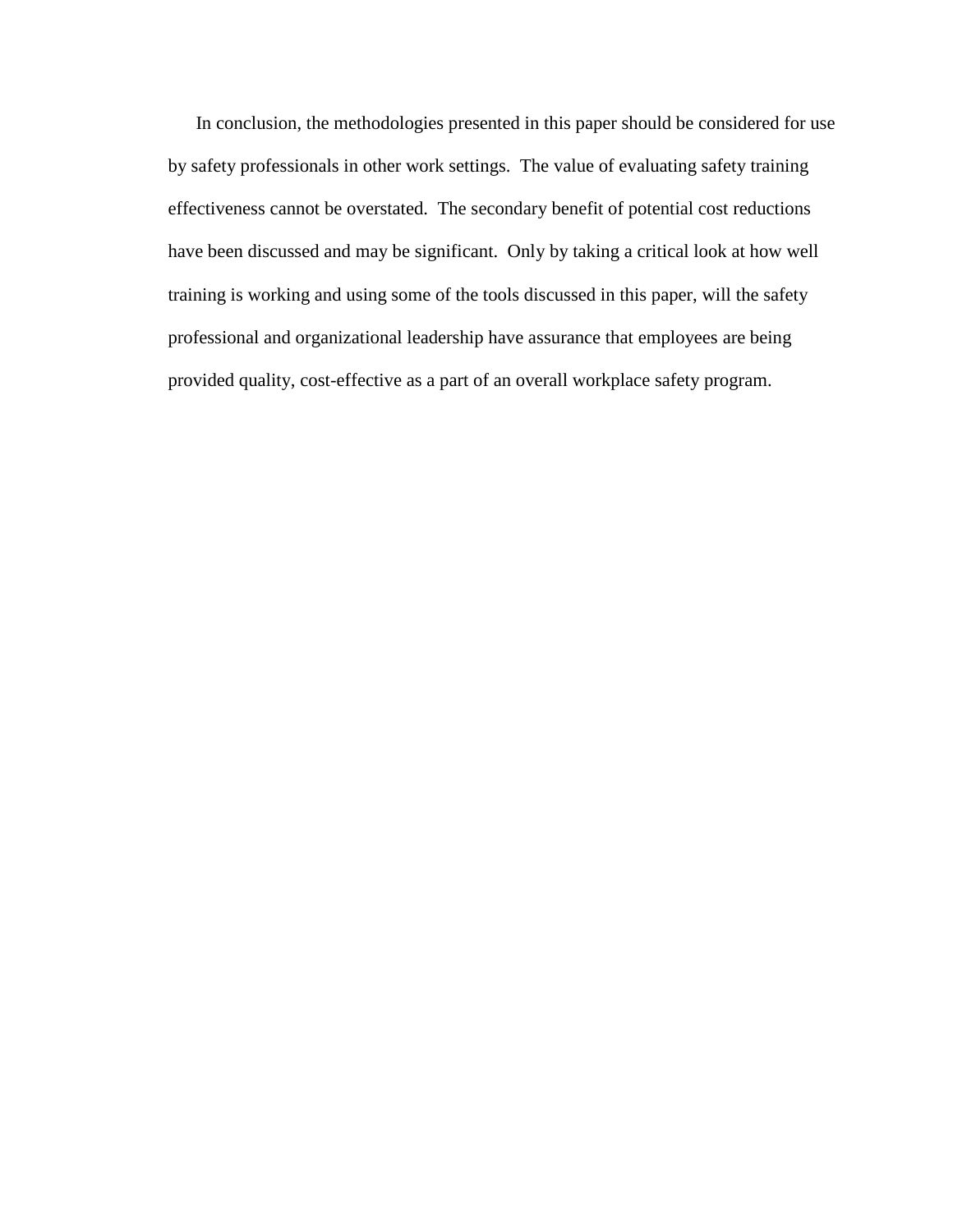#### **References**

- 1. Cohen, A., & Colligan, M. Assessing Occupational Safety and Health Training (Publication No. 98-145). National Institute for Occupational Safety and Health Publications Dissemination, 1998.
- 2. American National Standard Institute (ANSI)/American Society of Safety Engineers (ASSE). ANSI/ASSE Z490.1-2001. Criteria for Accepted Practices in Safety, Health, and Environmental Training, Des Plaines, IL: ASSE. 2001.
- 3. Occupational Safety and Health Administration (OSHA). Training Requirements in OSHA Standards and Training Guidelines. http://www.osha.gov/ Publications/2254.html (accessed 5/6/11).
- 4. Robson, L.; Stephenson, C.; Schulte, P.; Amick, B.; Chan S.; Bielecky A.; Wang, A.; Heidotting T.; Irvin E.; Eggerth D.; Peters, R.; Clarke, J.; Cullen, K.; Boldt, L.; Rotunda, C.; Grubb, P. A systematic review of the effectiveness of training & education for the protection of workers. Toronto: Institute for Work & Health. Cincinnati: National Institute for Occupational Safety and Health, 2010.
- 5. Burke, M.J. *Am. J. Public Health* **2006**, *96(2)*, 315-324.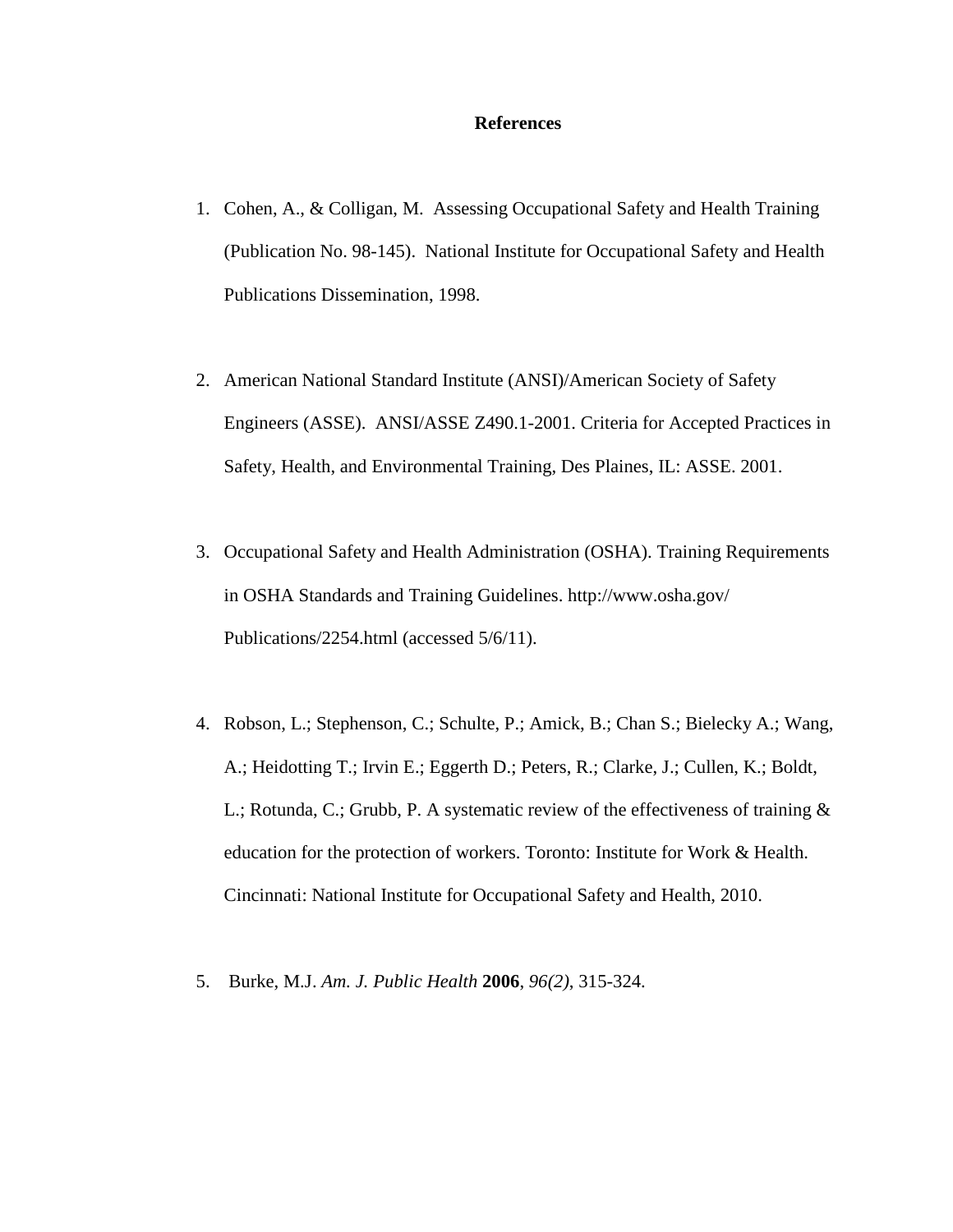- 6. Kirsch, I.; Braun, H.; Yamamoto, K.; Sum, A. America's perfect storm: three forces changing our nation's future. Policy information report. Princeton: Educational Testing Service, 2007.
- 7. Umbrell, C. The Synergist, 16(4), 36-39, 2005.
- 8. Coppola, N.; Myre, R. Corporate software training: Is web-based training as effective as instructor-led training?. *IEEE Transactions of Professional Communication* **2002**, *45(3)*, 170-184.
- 9. ASPA handbook of personnel and industrial relations: Training and development; Yoder, D.; Heneman, H., Eds.; Washington D.C.: Bureau of National Affairs, Inc., 1977.
- 10. Hasselbring, T. Research on the effectiveness of computer-based instruction: A review*. International Review of Education* **1986**, *32(3)*, 313-324.
- 11. Ganger, R. Computer-based training. *Personnel Journal* **1990**, *69(9)*, 88-90.
- 12. Harrap, K. Using technology to teach technology. *Computer Data* **1990**, *15(6)*, 37-38.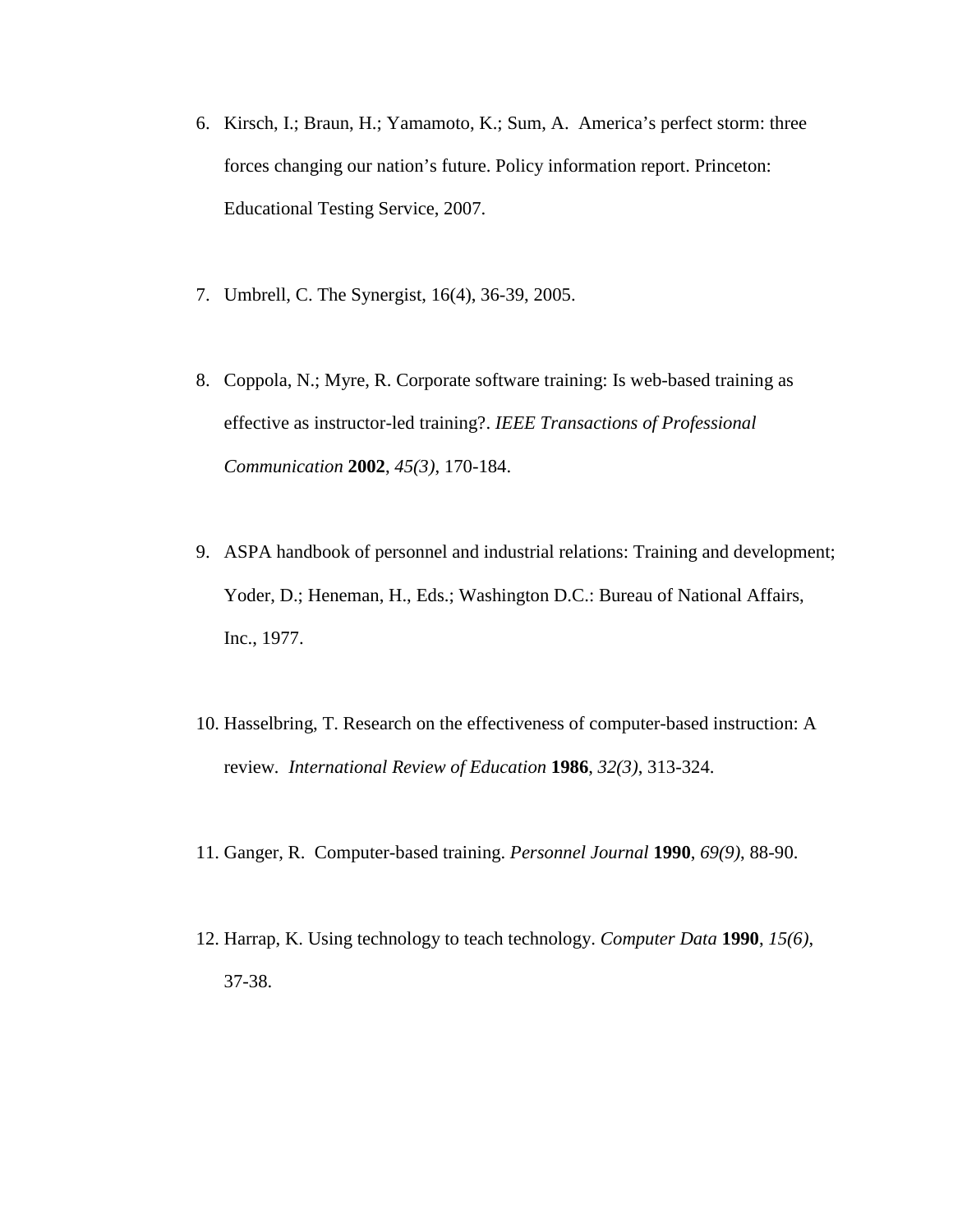- 13. Della-Giustina, J.; Deay, A. New developments for safety training programs include instructional enhancements. *Professional Safety* **1991**, *36(1)*, 17-20.
- 14. Gery, G. Making CBT happen. Weingarten Publishing: Boston, MA, 1987.
- 15. Griffin, R. The lecture discussion method for management education: pros and cons. *Journal of Management Development* **1989**, *8(2)*, 25-32.
- 16. North, D. How to get the most from safety training. *Safety & Health* **1989**, *1399(1)*, 32-37.
- 17. Meyers, D.K. Interactive video. *Industry Week* **1990**, *239(6)*, 15-18.
- 18. Goldstein, I.L. Training and Development in Organizations. Jossey-Bass: San Francisco, CA, 1989.
- 19. Schaab, N.; Byham, W. Effectiveness of computer-based training/interactive video for development of interactive skills – a breakthrough in technology. Development of Dimensions International : Pittsburgh, PA, 1985.
- 20. Schwade, S. Is is time to consider computer-based training? *Personal Administrator* **1985**, *30(2)*, 25-35.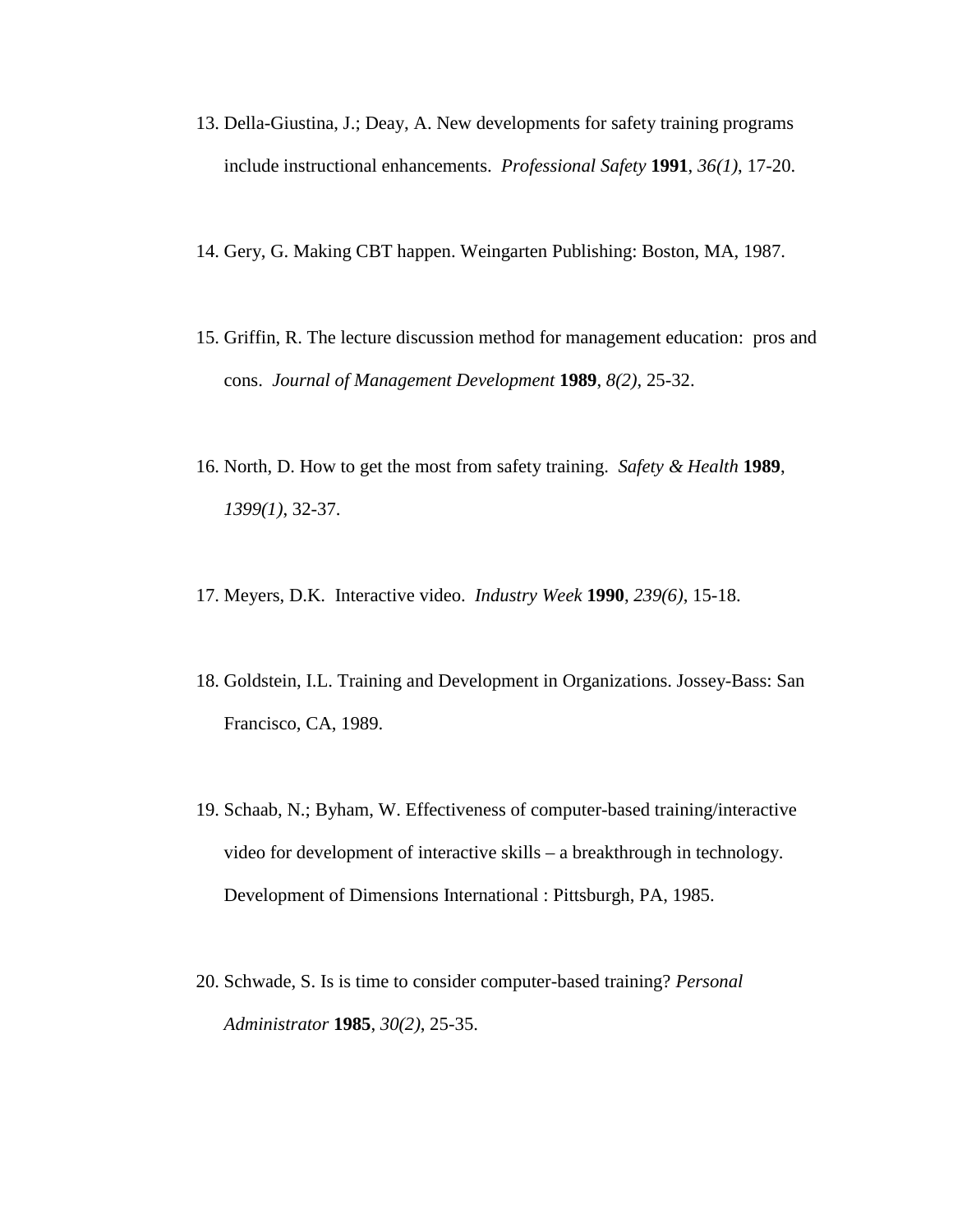- 21. Ladd, C. Rethinking the workshop. *Training and Development Journal* **1986**, *40(12)*, 42-44.
- 22. Pipeline & Gas Journal Staff. New training technology. *Pipeline & Gas Journal* **1988**, *215(8)*, 41-44.
- 23. Furgang, S. Train better by computer. *Hydrocarbon Processing* **1989**, *68(1)*, 86- 90.
- 24. Forlenza, D; Computer-based training: Advancing the quest for knowledge. *Professional Safety* **1995**, *5*, 28-29.
- 25. Heck, W. Computer-based training the choice is yours. *Personnel Administrator* **1985**, *30(2)*, 39-46.
- 26. Knight, R. Despite course costs, CBT can be a bargain. Software Magazine 1988, 8(15), 63-67.
- 27. Perez, L.; Willis, P. CBT product improves training quality at reduced cost. *Computers in Healthcare* **1989**, *10(7)*, 28-31.
- 28. Banks, M.; Havice, M. (1989). Strategies for dealing with computer anxiety: Two case studies. *Educational Technology* **1989**, *29*, 22-26.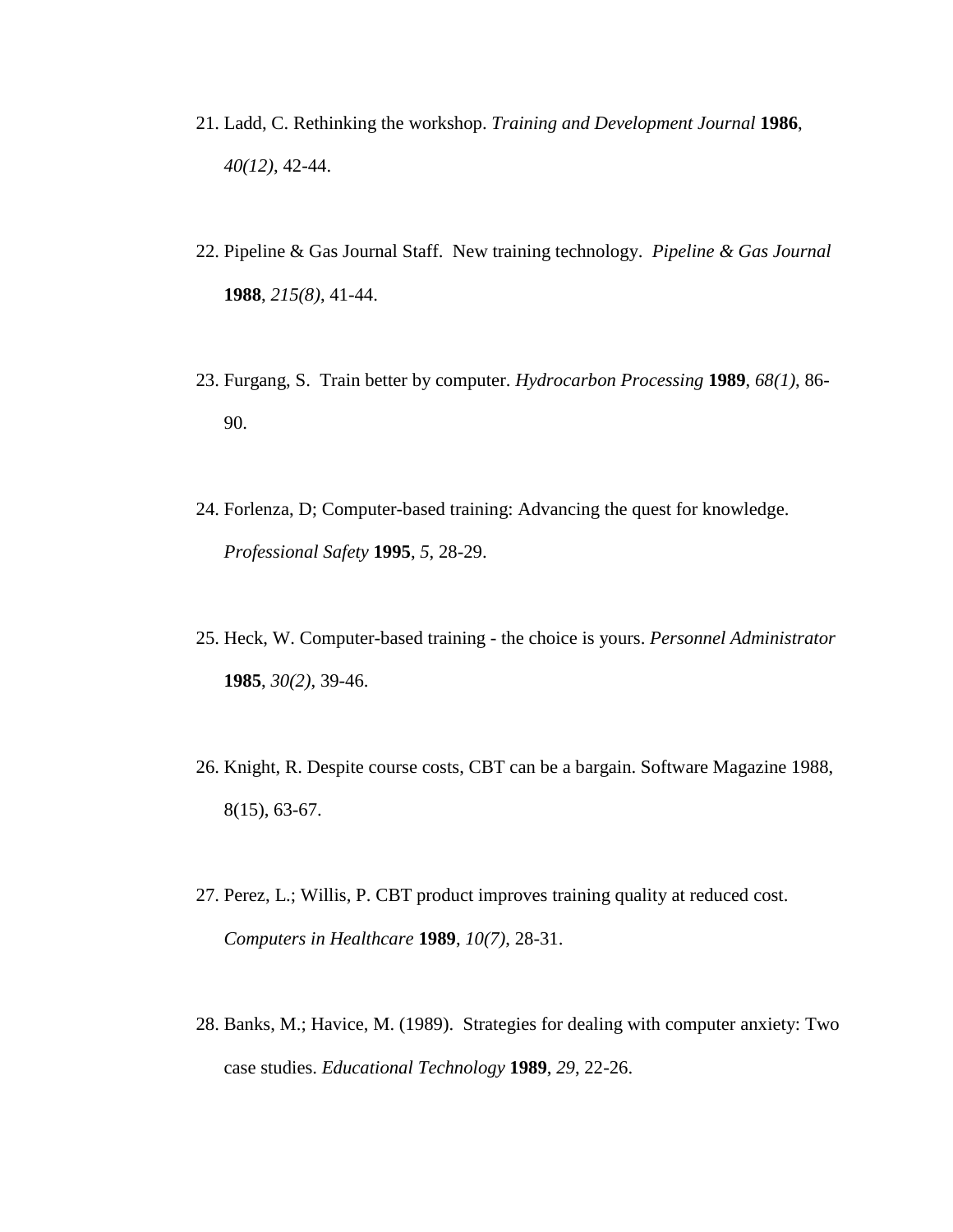- 29. Stemmer, P.; Nolan, W.; Culler, T. Implementation of a computer-based education by a small college. Computer Resource Center, Mercy College of Detroit Report #142: Detroit, 1983.
- 30. Sugure, B.; Rivera, R.J. 2005 state of the industry: ASTD's annual review of trends in workplace learning and performance. American Society for Training and Development: Alexandria, VA , 2005.
- 31. Lawson, S.R. Computer-based training: Is it the next wave? *Professional Safety* **1999**, *44*, 30-33.
- 32. Williams, T.C.; Zahed, H. Computer-based training versus traditional lecture: effect on learning and retention. *Journal of Business and Psychology* **1996**, *11(2)*, 297-310.
- 33. Booker, J.; Catlin, M.; Weiss, L.D. Asbestos training: Evaluation of a state certified program in Alaska. *Journal of Environmental Health* **1989**, *54*, 18-21.
- 34. Hinkle, D.E.; Wiersma, W.; Jurs, S.. Applied Statistics in Behavioral Sciences; Houghton Mifflin Company: Boston, New York, 2003.